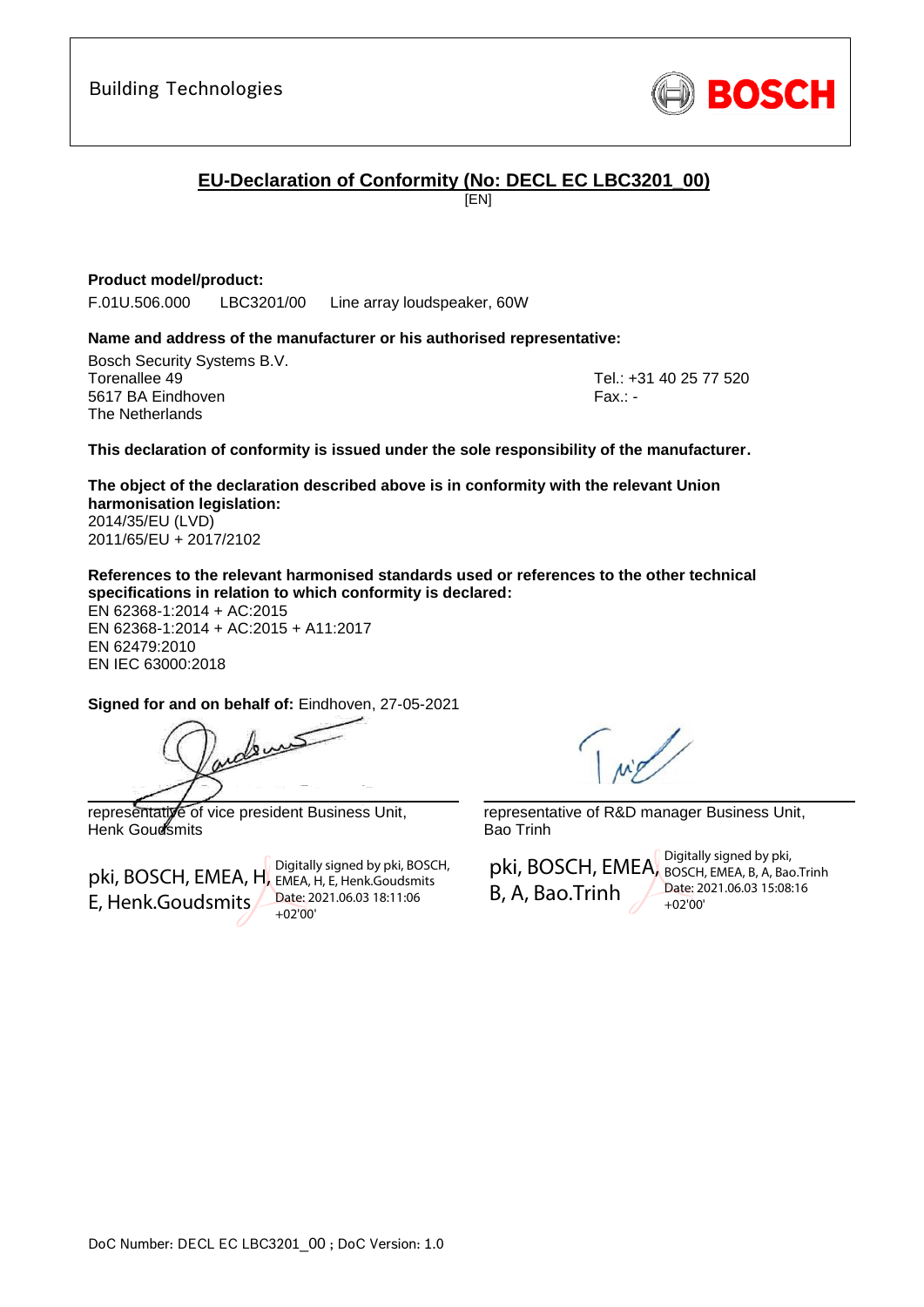

## **ЕC ДЕКЛАРАЦИЯ ЗА СЪОТВЕТСТВИЕ (№: DECL EC LBC3201\_00)**

[BG]

#### **Модел на продукт/продукт:**

F.01U.506.000 LBC3201/00 Line array loudspeaker, 60W

#### **Наименование и адрес на производителя или на неговия упълномощен представител:**

Bosch Security Systems B.V. Torenallee 49 Тел.: [+31 40 25 77 520](#page-0-0) 5617 BA Eindhoven факс: [-](#page-0-1) The Netherlands

#### **Настоящата декларация за съответствие е издадена на отговорността на производителя.**

**Предметът на декларацията, описан по-горе, отговаря на съответното законодателство на Съюза за хармонизация[:](#page-0-2)** [2014/35/EU \(LVD\)](#page-0-2) [2011/65/EU + 2017/2102](#page-0-2)

**Позоваване на използваните хармонизирани стандарти или позоваване на други технически спецификации, по отношение на които се декларира съответствие:**

EN 62368-1:2014 + AC:2015 EN 62368-1:2014 + AC:2015 + A11:2017 EN 62479:2010 EN IEC 63000:201[8](#page-0-3)

**Подписано за и от името на:** Айндховен, 27-05-2021

\_\_\_\_\_\_\_\_\_\_\_\_\_\_\_\_\_\_\_\_\_\_\_\_\_\_\_\_\_\_\_\_\_\_\_\_\_\_\_\_\_\_\_ представител на вицепрезидента на Бизнес звено, Henk Goudsmits

представител на мениджъра проучване и развитие Бизнес звено, Bao Trinh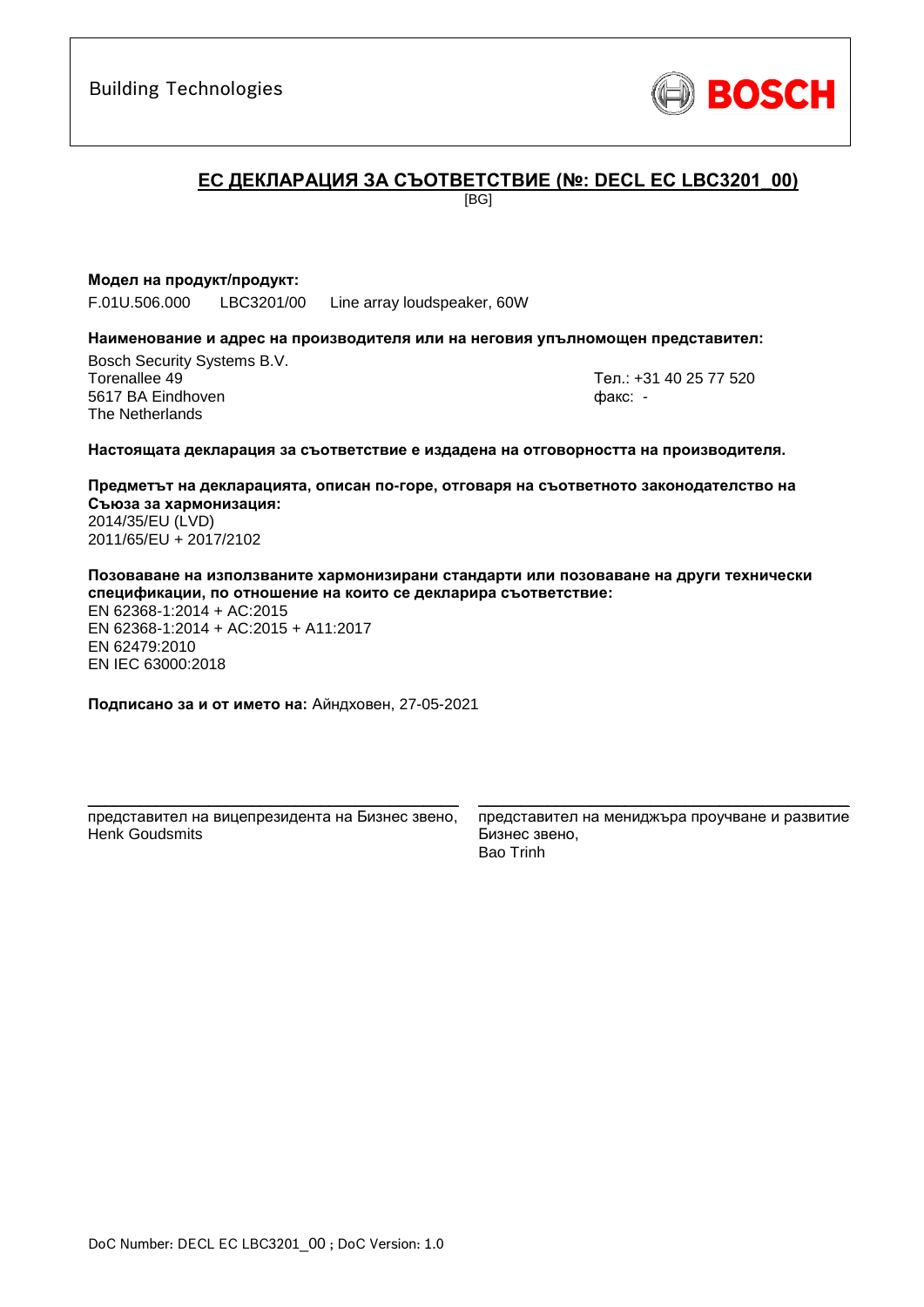## **DECLARACIÓN UE DE CONFORMIDAD (nº: DECL EC LBC3201\_00)**

[ES]

### **Modelo de producto/producto:**

F.01U.506.000 LBC3201/00 Line array loudspeaker, 60W

#### **Nombre y dirección del fabricante o de su representante autorizado:**

Bosch Security Systems B.V. Torenallee 49 Tel.: [+31 40 25 77 520](#page-0-0) 5617 BA Eindhoven Fax.: [-](#page-0-1) The Netherlands

#### **La presente declaración de conformidad se expide bajo la exclusiva responsabilidad del fabricante.**

**El objeto de la declaración descrita anteriormente es conforme con la legislación de armonización pertinente de la Unión[:](#page-0-2)** [2014/35/EU \(LVD\)](#page-0-2) [2011/65/EU + 2017/2102](#page-0-2)

**Referencias a las normas armonizadas pertinentes utilizadas, o referencias a las otras especificaciones técnicas respecto a las cuales se declara la conformidad:** EN 62368-1:2014 + AC:2015

EN 62368-1:2014 + AC:2015 + A11:2017 EN 62479:2010 EN IEC 63000:201[8](#page-0-3)

**Firmado en nombre de:** Eindhoven, 27-05-2021

\_\_\_\_\_\_\_\_\_\_\_\_\_\_\_\_\_\_\_\_\_\_\_\_\_\_\_\_\_\_\_\_\_\_\_\_\_\_\_\_\_\_\_ representante del vicepresidente de la unidad de negocios, Henk Goudsmits

representante del jefe de investigación y desarrollo de la unidad de negocios, Bao Trinh

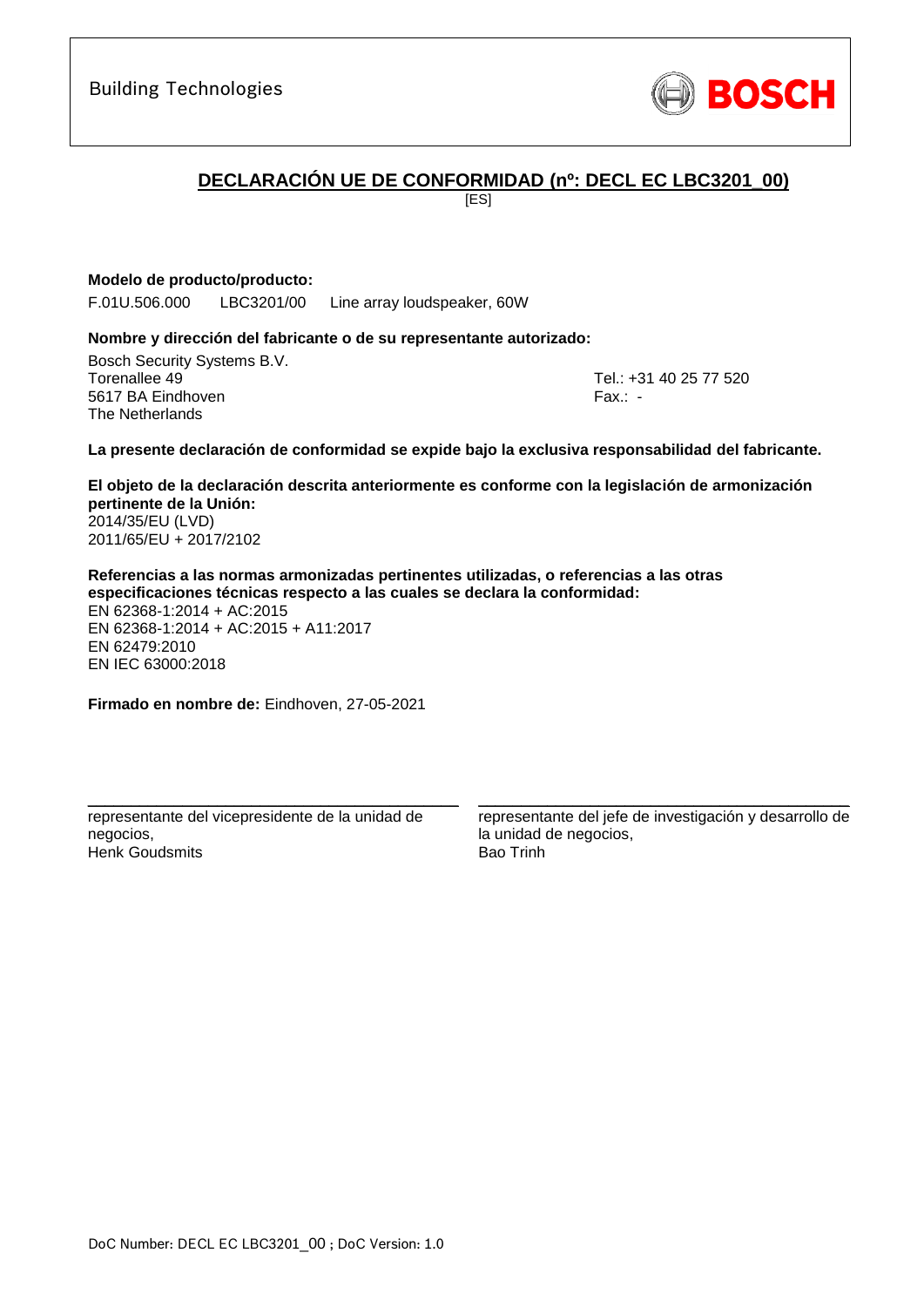DoC Number: DECL EC LBC3201\_00 ; DoC Version: 1.0

## Building Technologies

# **EU PROHLÁŠENÍ O SHODĚ (č. DECL EC LBC3201\_00)**

 $\overline{IC}$ SI

## **Model výrobku/výrobek:**

F.01U.506.000 LBC3201/00 Line array loudspeaker, 60W

## **Jméno a adresa výrobce nebo jeho zplnomocněného zástupce:**

Bosch Security Systems B.V. Torenallee 49 Tel.: [+31 40 25 77 520](#page-0-0) 5617 BA Eindhoven Fax.: [-](#page-0-1) Fax.: - Fax.: - Fax.: - Fax.: -The Netherlands

## **Toto prohlášení o shodě se vydává na výhradní odpovědnost výrobce.**

**Výše popsaný předmět prohlášení je ve shodě s příslušnými harmonizačními právními předpisy Unie[:](#page-0-2)** [2014/35/EU \(LVD\)](#page-0-2) [2011/65/EU + 2017/2102](#page-0-2)

**Odkazy na příslušné harmonizované normy, které byly použity, nebo na jiné technické specifikace, na jejichž základě se shoda prohlašuje:**

EN 62368-1:2014 + AC:2015 EN 62368-1:2014 + AC:2015 + A11:2017 EN 62479:2010 EN IEC 63000:201[8](#page-0-3)

**Podepsáno za a jménem:** Eindhoven, 27-05-2021

\_\_\_\_\_\_\_\_\_\_\_\_\_\_\_\_\_\_\_\_\_\_\_\_\_\_\_\_\_\_\_\_\_\_\_\_\_\_\_\_\_\_\_

zástupce viceprezidenta obchodní jednoty, Henk Goudsmits

\_\_\_\_\_\_\_\_\_\_\_\_\_\_\_\_\_\_\_\_\_\_\_\_\_\_\_\_\_\_\_\_\_\_\_\_\_\_\_\_\_\_\_ zástupce ředitele výzkumu a vývoje obchodní jednoty, Bao Trinh

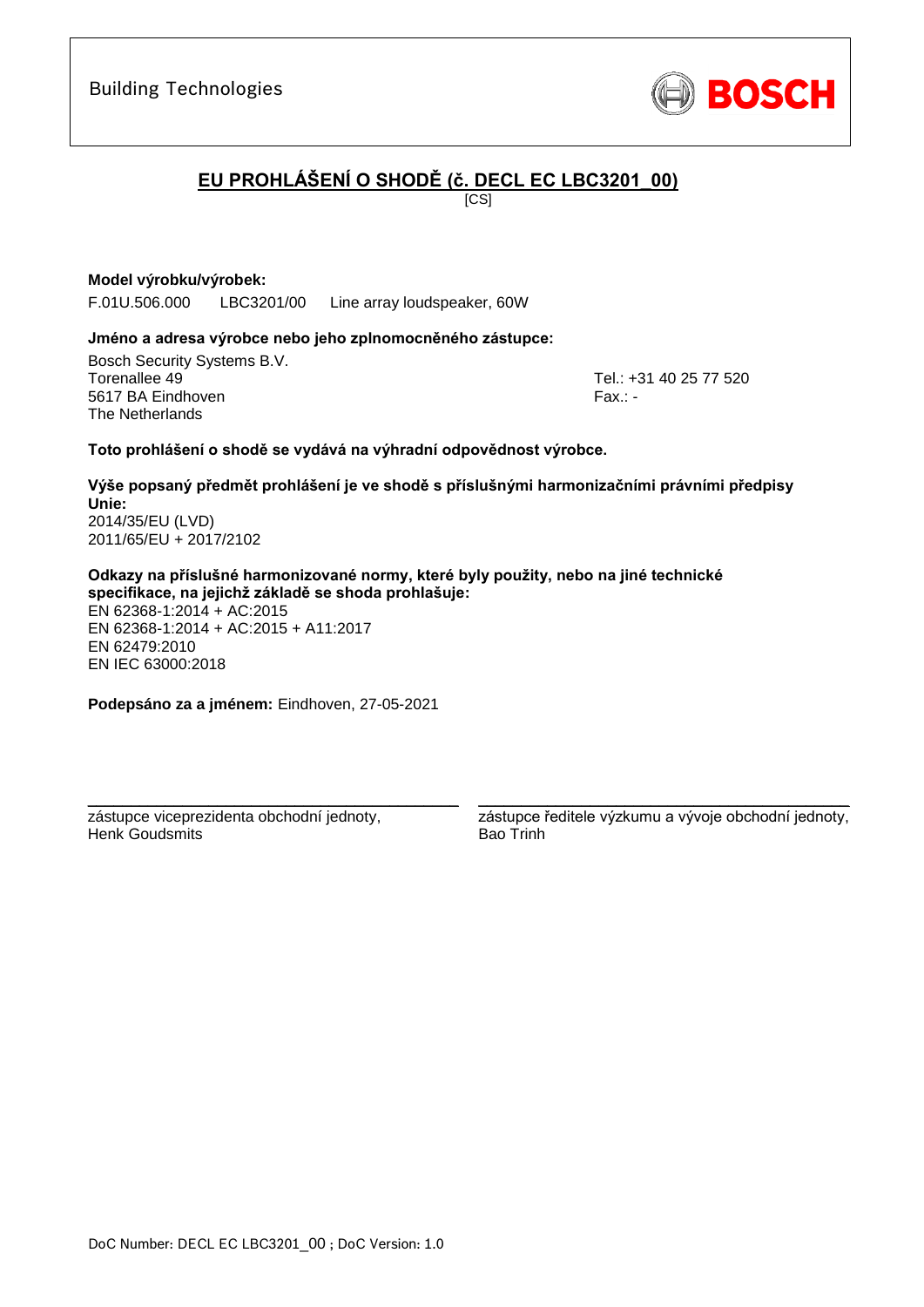

## **EU-OVERENSSTEMMELSESERKLÆRING (Nr. DECL EC LBC3201\_00)**

[DA]

### **Produktmodel/produkt:**

F.01U.506.000 LBC3201/00 Line array loudspeaker, 60W

#### **Navn og adresse på fabrikanten eller dennes bemyndigede repræsentant:**

Bosch Security Systems B.V. Torenallee 49 Tel.: [+31 40 25 77 520](#page-0-0) 5617 BA Eindhoven Fax.: [-](#page-0-1) Fax.: - Fax.: - Fax.: - Fax.: -The Netherlands

#### **Denne overensstemmelseserklæring udstedes på fabrikantens ansvar.**

**Genstanden for erklæringen, som beskrevet ovenfor, er i overensstemmelse med den relevante EU-harmoniseringslovgivning[:](#page-0-2)** [2014/35/EU \(LVD\)](#page-0-2) [2011/65/EU + 2017/2102](#page-0-2)

**Referencer til de relevante anvendte harmoniserede standarder eller til de andre tekniske specifikationer, som der erklæres overensstemmelse med:**

EN 62368-1:2014 + AC:2015 EN 62368-1:2014 + AC:2015 + A11:2017 EN 62479:2010 EN IEC 63000:201[8](#page-0-3)

**Underskrevet for og på vegne af:** Eindhoven, 27-05-2021

repræsentant for Vice President Business Unit, Henk Goudsmits

\_\_\_\_\_\_\_\_\_\_\_\_\_\_\_\_\_\_\_\_\_\_\_\_\_\_\_\_\_\_\_\_\_\_\_\_\_\_\_\_\_\_\_

repræsentant for R&D manager Business Unit, Bao Trinh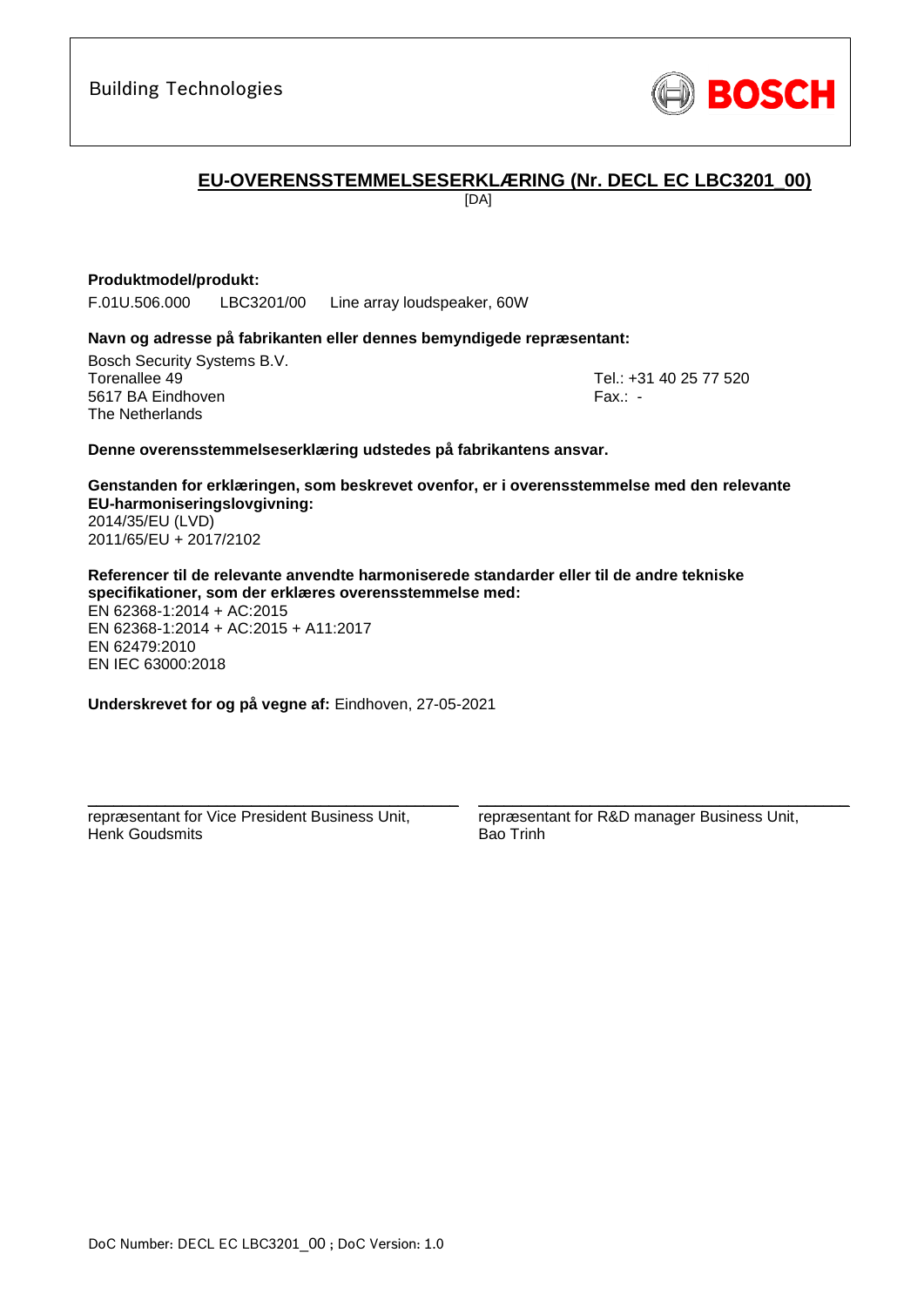

# **EU-KONFORMITÄTSERKLÄRUNG (Nr. DECL EC LBC3201\_00)**

[DE]

## **Produktmodell/Produkt:**

F.01U.506.000 LBC3201/00 Line array loudspeaker, 60W

### **Name und Anschrift des Herstellers oder seines Bevollmächtigten:**

Bosch Security Systems B.V. Torenallee 49 Tel.: [+31 40 25 77 520](#page-0-0) 5617 BA Eindhoven Fax.: [-](#page-0-1) The Netherlands

**Die alleinige Verantwortung für die Ausstellung dieser Konformitätserklärung trägt der Hersteller.**

**Der oben beschriebene Gegenstand der Erklärung erfüllt die einschlägigen Harmonisierungsrechtsvorschriften der Union[:](#page-0-2)** [2014/35/EU \(LVD\)](#page-0-2) [2011/65/EU + 2017/2102](#page-0-2)

**Angabe der einschlägigen harmonisierten Normen, die zugrunde gelegt wurden, oder Angabe der anderen technischen Spezifikationen, in Bezug auf die die Konformität erklärt wird:** EN 62368-1:2014 + AC:2015 EN 62368-1:2014 + AC:2015 + A11:2017 EN 62479:2010 EN IEC 63000:201[8](#page-0-3)

**Unterzeichnet für und im Namen von:** Eindhoven, 27-05-2021

Vertreter des Vice President Geschäftsbereich, Henk Goudsmits

\_\_\_\_\_\_\_\_\_\_\_\_\_\_\_\_\_\_\_\_\_\_\_\_\_\_\_\_\_\_\_\_\_\_\_\_\_\_\_\_\_\_\_

Vertreter des F&E-Managers Geschäftsbereich, Bao Trinh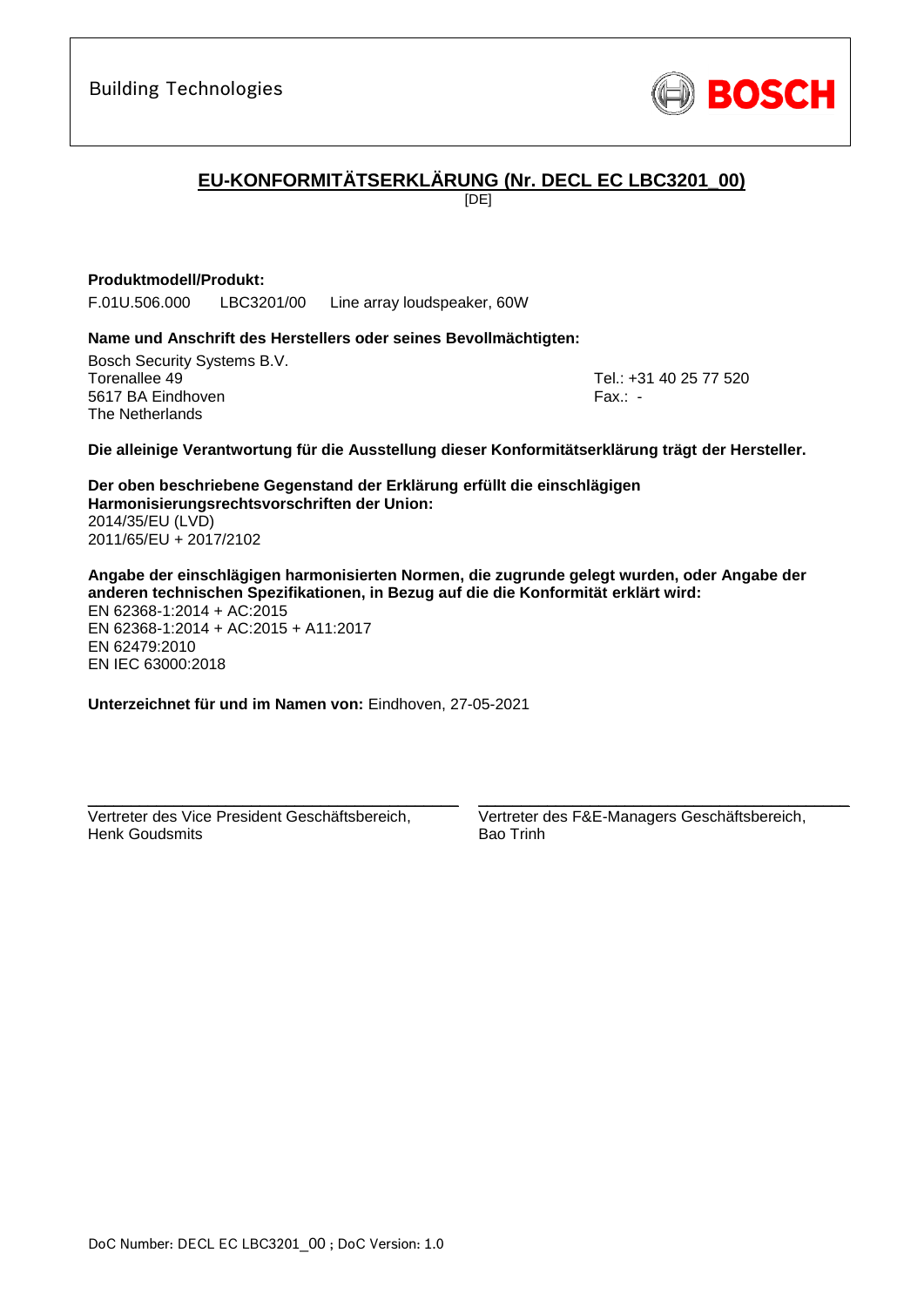

## **ELi VASTAVUSDEKLARATSIOON (nr: DECL EC LBC3201\_00)**

[ET]

## **Toote mudel/toode:**

F.01U.506.000 LBC3201/00 Line array loudspeaker, 60W

### **Tootja või tema volitatud esindaja nimi ja aadress:**

Bosch Security Systems B.V. Torenallee 49 Tel.: [+31 40 25 77 520](#page-0-0) 5617 BA Eindhoven Fax.: [-](#page-0-1) The Netherlands

### **Käesolev vastavausdeklaratsioon on välja antud tootja ainuvastutusel.**

**Eelkirjeldatud deklareeritav toode on kooskõlas asjaomaste liidu ühtlustamisaktidega[:](#page-0-2)** [2014/35/EU \(LVD\)](#page-0-2) [2011/65/EU + 2017/2102](#page-0-2)

**Viited kasutatud harmoneeritud standarditele või viited muudele tehnilistele spetsifikatsioonidele, millele vastavust deklareeritakse:**

EN 62368-1:2014 + AC:2015 EN 62368-1:2014 + AC:2015 + A11:2017 EN 62479:2010 [E](#page-0-4)[N](#page-0-5) [I](#page-0-6)[E](#page-0-7)C 63000:201[8](#page-0-3)

**Alla kirjutanud (kelle poolt/nimel):** Eindhoven, 27-05-2021

\_\_\_\_\_\_\_\_\_\_\_\_\_\_\_\_\_\_\_\_\_\_\_\_\_\_\_\_\_\_\_\_\_\_\_\_\_\_\_\_\_\_\_

äriüksuse asepresidendi esindaja, Henk Goudsmits

äriüksuse teadus- ja arendusjuhi esindaja, Bao Trinh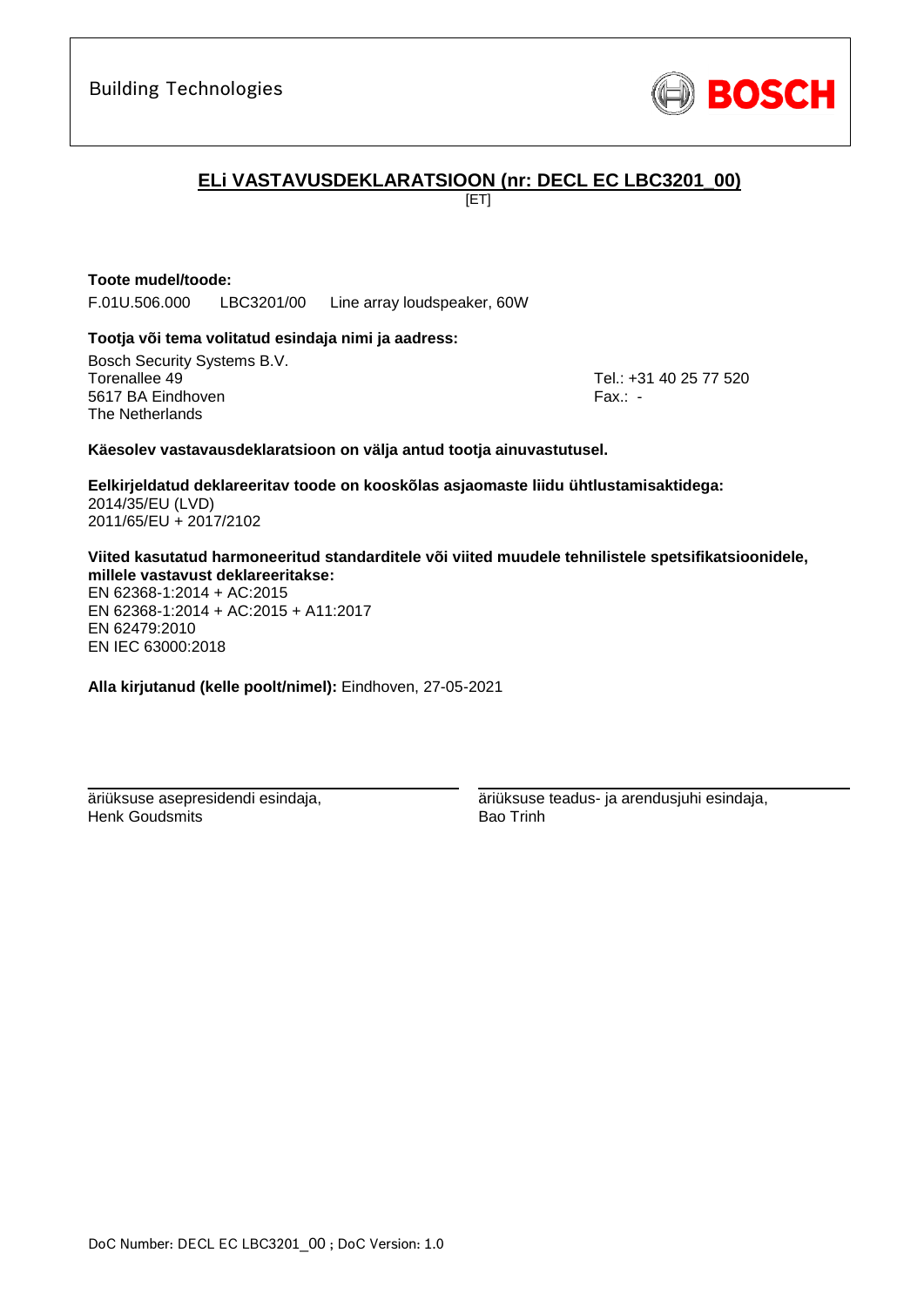

## **ΔΗΛΩΣΗ ΣΥΜΜΟΡΦΩΣΗΣ ΕΕ (αριθ. DECL EC LBC3201\_00)**

[EL]

## **Μοντέλο προϊόντος / Προϊόν:**

F.01U.506.000 LBC3201/00 Line array loudspeaker, 60W

## **Επωνυμία και διεύθυνση του κατασκευαστή ή του εξουσιοδοτημένου αντιπροσώπου του:**

Bosch Security Systems B.V. Torenallee 49 Τηλ: [+31 40 25 77 520](#page-0-0) 5617 BA Eindhoven φαξ: [-](#page-0-1) The Netherlands

#### **Η παρούσα δήλωση συμμόρφωσης εκδίδεται με αποκλειστική ευθύνη του κατασκευαστή.**

**Ο στόχος της δήλωσης που περιγράφεται παραπάνω είναι σύμφωνος με τη σχετική ενωσιακή νομοθεσία εναρμόνισης[:](#page-0-2)** [2014/35/EU \(LVD\)](#page-0-2) [2011/65/EU + 2017/2102](#page-0-2)

**Μνεία των σχετικών εναρμονισμένων προτύπων που χρησιμοποιήθηκαν ή μνεία των λοιπών τεχνικών προδιαγραφών σε σχέση με τις οποίες δηλώνεται η συμμόρφωση:** EN 62368-1:2014 + AC:2015 EN 62368-1:2014 + AC:2015 + A11:2017 EN 62479:2010 EN IEC 63000:201[8](#page-0-3)

**Υπογραφή για λογαριασμό και εξ ονόματος:** Άιντχόβεν, 27-05-2021

\_\_\_\_\_\_\_\_\_\_\_\_\_\_\_\_\_\_\_\_\_\_\_\_\_\_\_\_\_\_\_\_\_\_\_\_\_\_\_\_\_\_\_ αντιπρόσωπος του αντιπροέδρου, Επιχειρηματική μονάδα, Henk Goudsmits

αντιπρόσωπος του υπεύθυνου Έρευνας και Ανάπτυξης, Επιχειρηματική μονάδα, Bao Trinh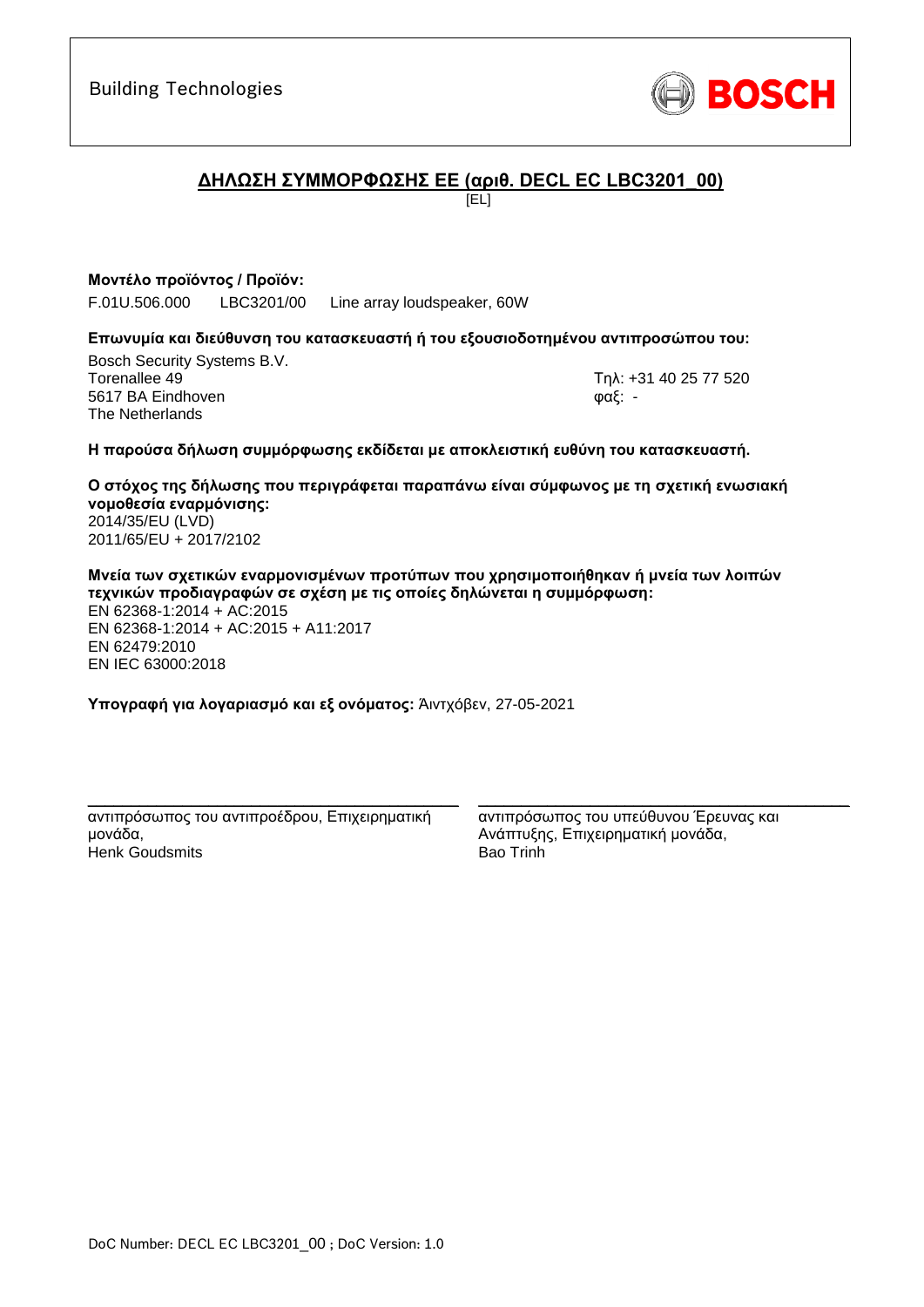## **DÉCLARATION UE DE CONFORMITÉ (nº: DECL EC LBC3201\_00)**

[FR]

## **Modèle de produit/produit**

F.01U.506.000 LBC3201/00 Line array loudspeaker, 60W

## **Nom et adresse du fabricant ou de son mandataire:**

Bosch Security Systems B.V. Torenallee 49 Tel.: [+31 40 25 77 520](#page-0-0) 5617 BA Eindhoven Fax.: [-](#page-0-1) The Netherlands

### **La présente déclaration de conformité est établie sous la seule responsabilité du fabricant.**

**L'objet de la déclaration décrit ci-dessus est conforme à la législation d'harmonisation de l'Union applicable[:](#page-0-2)** [2014/35/EU \(LVD\)](#page-0-2)

[2011/65/EU + 2017/2102](#page-0-2)

**Références des normes harmonisées pertinentes appliquées ou des autres spécifications techniques par rapport auxquelles la conformité est déclarée:**

EN 62368-1:2014 + AC:2015 EN 62368-1:2014 + AC:2015 + A11:2017 EN 62479:2010 EN IEC 63000:201[8](#page-0-3)

**Signé par et au nom de:** Eindhoven, 27-05-2021

\_\_\_\_\_\_\_\_\_\_\_\_\_\_\_\_\_\_\_\_\_\_\_\_\_\_\_\_\_\_\_\_\_\_\_\_\_\_\_\_\_\_\_

représentant du vice-président de la division, Henk Goudsmits

représentant de la responsable R&D de la division, Bao Trinh

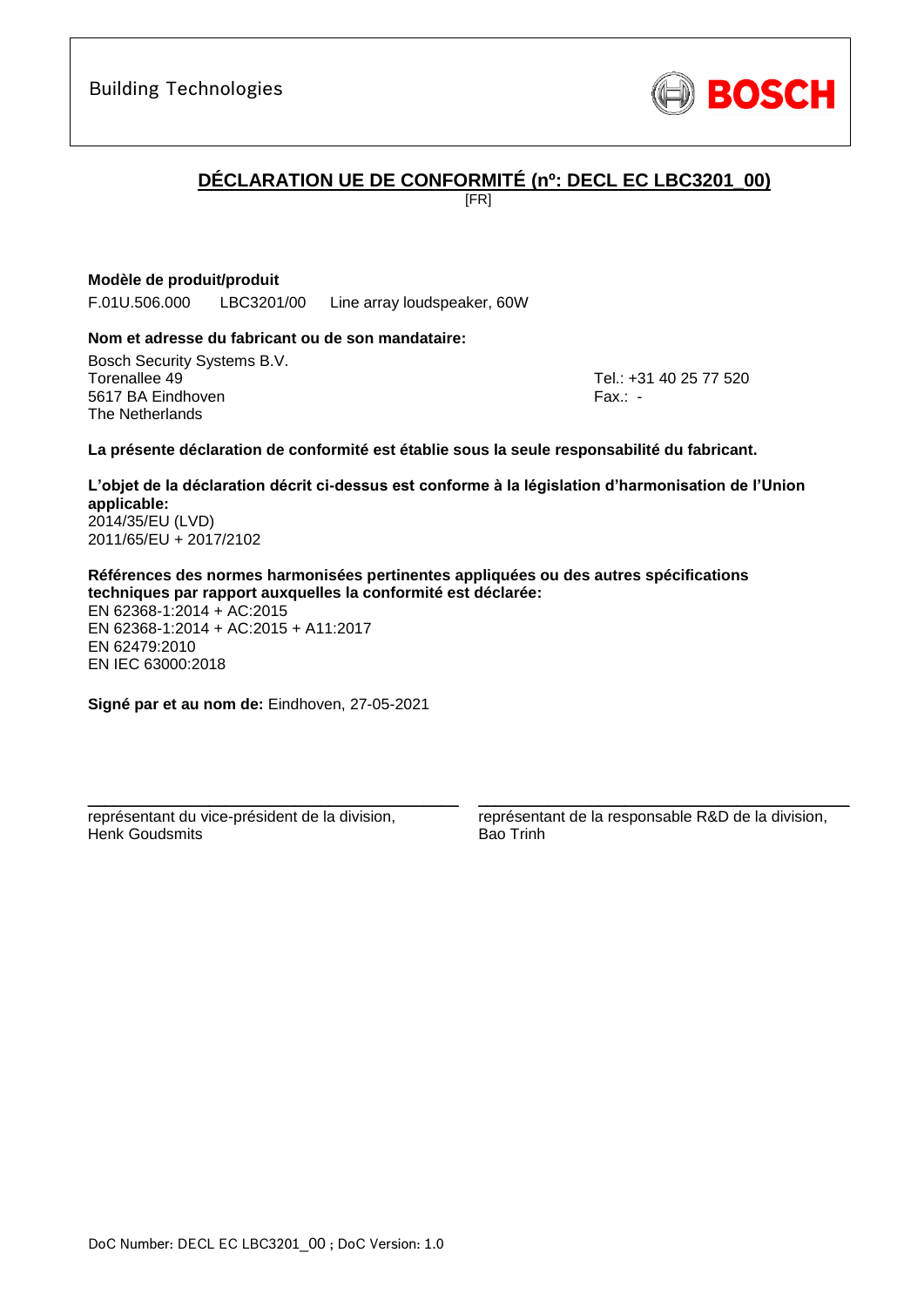# **EU IZJAVA O SUKLADNOSTI (br. DECL EC LBC3201\_00)**

[HR]

## **Uzorak proizvoda/proizvod:**

F.01U.506.000 LBC3201/00 Line array loudspeaker, 60W

## **Ime i adresa proizvođača ili njegovog ovlaštenog zastupnika:**

Bosch Security Systems B.V. Torenallee 49 Tel.: [+31 40 25 77 520](#page-0-0) 5617 BA Eindhoven Fax.: [-](#page-0-1) The Netherlands

### **Za izdavanje EU izjave o sukladnosti odgovoran je isključivo proizvođač.**

**Predmet navedene izjave u skladu je s mjerodavnim zakonodavstvom Unije o usklađivanju[:](#page-0-2)** [2014/35/EU \(LVD\)](#page-0-2) [2011/65/EU + 2017/2102](#page-0-2)

**Pozivanja na relevantne primijenjene usklađene norme ili pozivanja na druge tehničke specifikacije u vezi s kojima se izjavljuje sukladnost:**

EN 62368-1:2014 + AC:2015 EN 62368-1:2014 + AC:2015 + A11:2017 EN 62479:2010 [E](#page-0-4)[N](#page-0-5) [I](#page-0-6)[E](#page-0-7)C 63000:201[8](#page-0-3)

**Potpisano za i u ime:** Eindhoven, 27-05-2021

predstavnik potpredsjednika poslovne jedinice, Henk Goudsmits

\_\_\_\_\_\_\_\_\_\_\_\_\_\_\_\_\_\_\_\_\_\_\_\_\_\_\_\_\_\_\_\_\_\_\_\_\_\_\_\_\_\_\_

predstavnik voditelja istraživanja i razvoja za poslovnu iedinicu. Bao Trinh

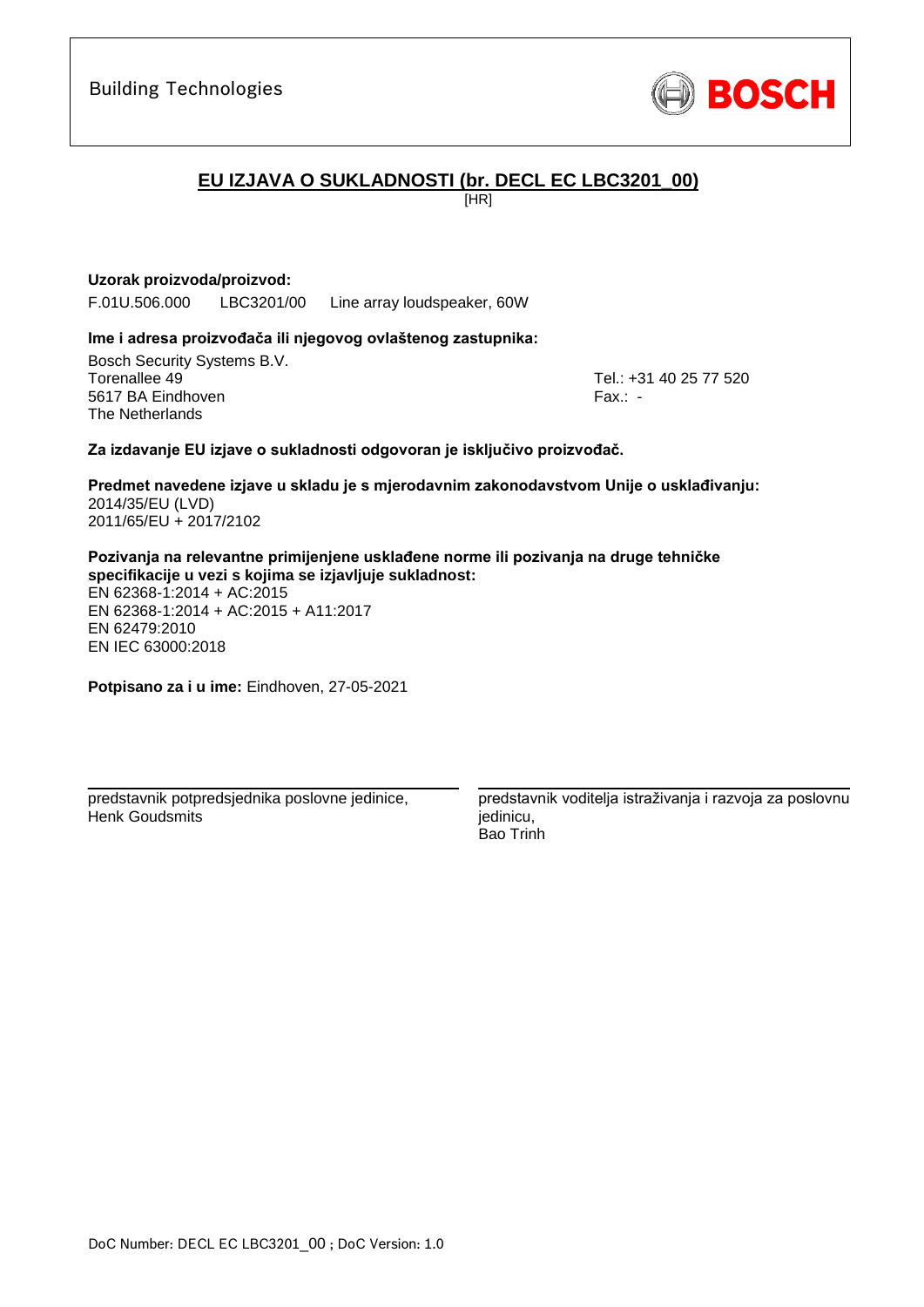

# **DICHIARAZIONE DI CONFORMITÀ UE (N. DECL EC LBC3201\_00)**

 $[IT]$ 

## **Modello di prodotto/prodotto:**

F.01U.506.000 LBC3201/00 Line array loudspeaker, 60W

#### **Nome e indirizzo del fabbricante o del suo rappresentante autorizzato:**

Bosch Security Systems B.V. Torenallee 49 Tel.: [+31 40 25 77 520](#page-0-0) 5617 BA Eindhoven Fax.: [-](#page-0-1) The Netherlands

**La presente dichiarazione di conformità è rilasciata sotto la responsabilità esclusiva del fabbricante.**

**L'oggetto della dichiarazione di cui sopra è conforme alla pertinente normativa di armonizzazione dell'Unione[:](#page-0-2)** [2014/35/EU \(LVD\)](#page-0-2)

[2011/65/EU + 2017/2102](#page-0-2)

**Riferimento alle pertinenti norme armonizzate utilizzate o riferimenti alle altre specifiche tecniche in relazione alle quali è dichiarata la conformità:**

EN 62368-1:2014 + AC:2015 EN 62368-1:2014 + AC:2015 + A11:2017 EN 62479:2010 EN IEC 63000:201[8](#page-0-3)

**Firmato a nome e per conto di:** Eindhoven, 27-05-2021

portavoce del vice presidente della Business Unit, Henk Goudsmits

\_\_\_\_\_\_\_\_\_\_\_\_\_\_\_\_\_\_\_\_\_\_\_\_\_\_\_\_\_\_\_\_\_\_\_\_\_\_\_\_\_\_\_

portavoce del R&D Manager Business Unit, Bao Trinh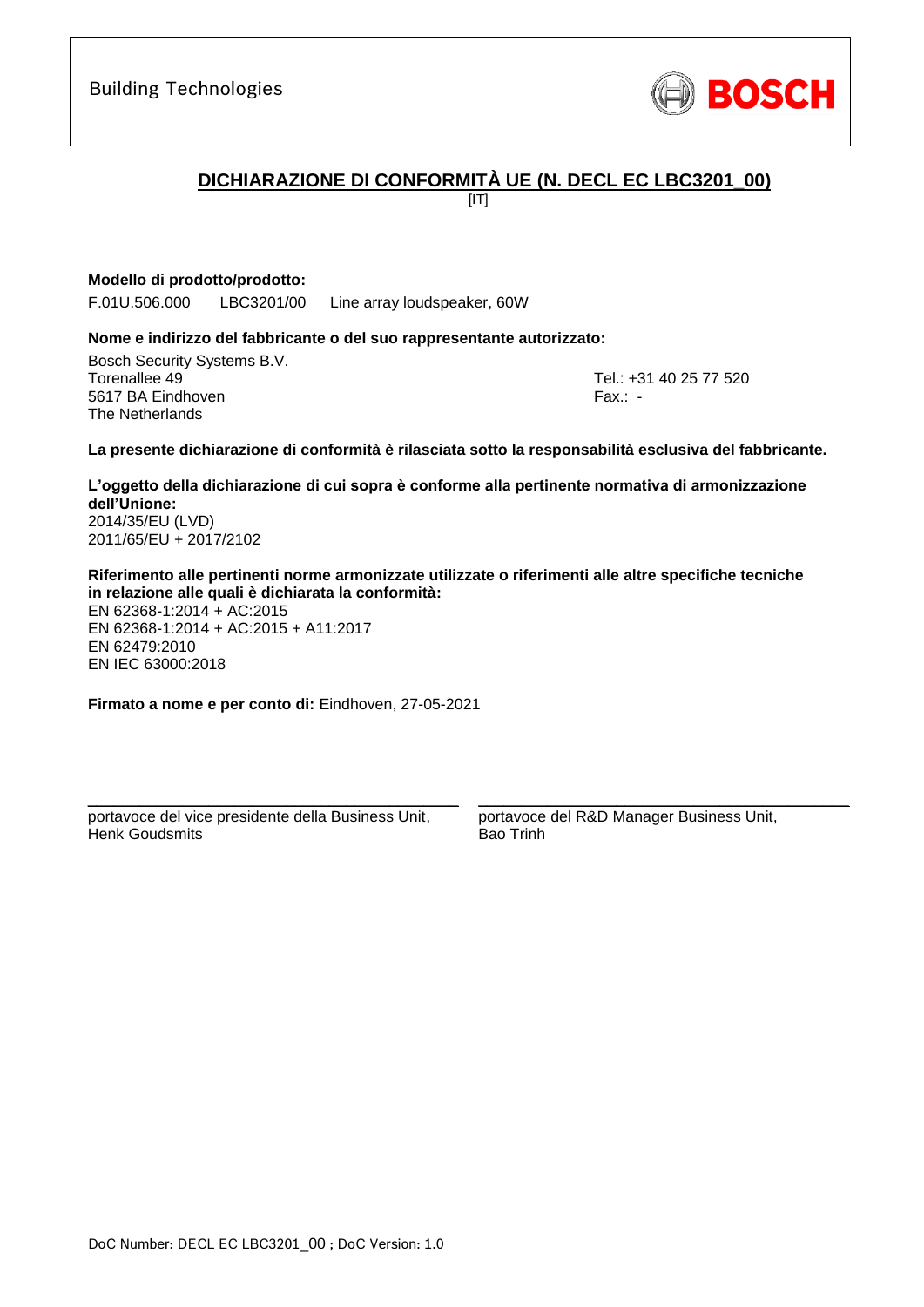# **ES ATBILSTĪBAS DEKLARĀCIJA (Nr. DECL EC LBC3201\_00)**

 $\overline{L}$ 

## **Produkta modelis / produkts:**

F.01U.506.000 LBC3201/00 Line array loudspeaker, 60W

## **Ražotāja vai viņa pilnvarotā pārstāvja nosaukums un adrese:**

Bosch Security Systems B.V. Torenallee 49 Tel.: [+31 40 25 77 520](#page-0-0) 5617 BA Eindhoven Fax.: [-](#page-0-1) The Netherlands

## **Šī atbilstības deklarācija ir izdota vienīgi uz ražotāja atbildību.**

**Iepriekš aprakstītais deklarācijas priekšmets atbilst attiecīgajam Savienības saskaņošanas tiesību aktam[:](#page-0-2)** [2014/35/EU \(LVD\)](#page-0-2)

[2011/65/EU + 2017/2102](#page-0-2)

**Atsauces uz attiecīgajiem izmantotajiem saskaņotajiem standartiem vai uz citām tehniskajām specifikācijām, attiecībā uz ko tiek deklarēta atbilstība:**

EN 62368-1:2014 + AC:2015 EN 62368-1:2014 + AC:2015 + A11:2017 EN 62479:2010 EN IEC 63000:201[8](#page-0-3)

**Parakstīts šādas personas vārdā:** Eindhoven, 27-05-2021

\_\_\_\_\_\_\_\_\_\_\_\_\_\_\_\_\_\_\_\_\_\_\_\_\_\_\_\_\_\_\_\_\_\_\_\_\_\_\_\_\_\_\_ uzņēmuma struktūrvienības viceprezidenta pārstāvis, Henk Goudsmits

uzņēmuma Struktūrvienības izpētes un attīstības nodaļas vadītāja pārstāvis, Bao Trinh

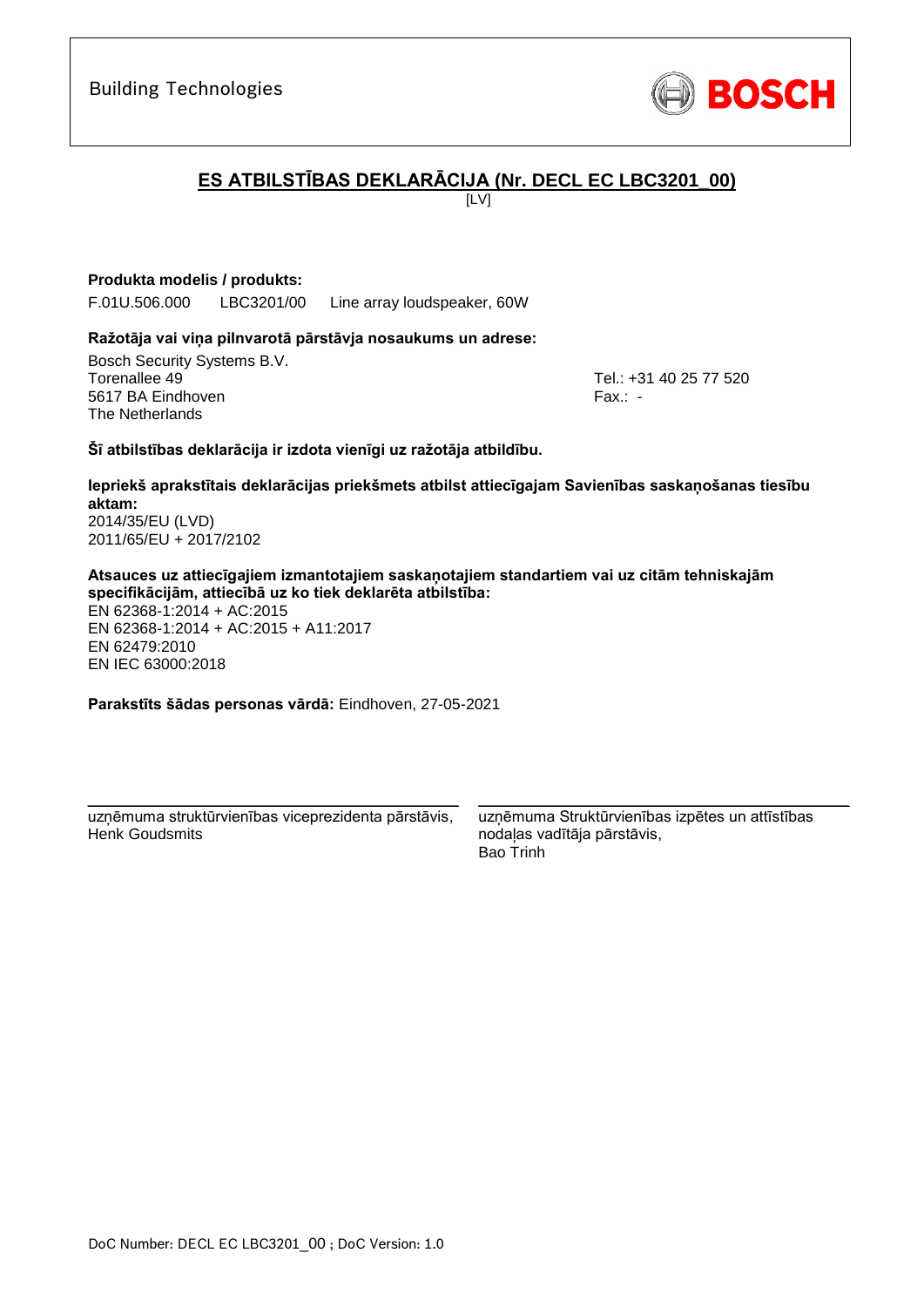# **ES ATITIKTIES DEKLARACIJA (Nr. DECL EC LBC3201\_00)**

 $\overline{L}$ 

## **Gaminio modelis / gaminys:**

F.01U.506.000 LBC3201/00 Line array loudspeaker, 60W

## **Gamintojo arba jo įgaliotojo atstovo pavadinimas ir adresas:**

Bosch Security Systems B.V. Torenallee 49 Tel.: [+31 40 25 77 520](#page-0-0) 5617 BA Eindhoven Fax.: [-](#page-0-1) The Netherlands

**Ši atitikties deklaracija išduota tik gamintojo atsakomybe.**

**Pirmiau aprašytas deklaracijos objektas atitinka susijusius derinamuosius Sąjungos teisės aktus[:](#page-0-2)** [2014/35/EU \(LVD\)](#page-0-2) [2011/65/EU + 2017/2102](#page-0-2)

**Susijusių taikytų darniųjų standartų nuorodos arba kitų techninių specifikacijų, pagal kurias buvo deklaruota atitiktis, nuorodos:**

EN 62368-1:2014 + AC:2015 EN 62368-1:2014 + AC:2015 + A11:2017 EN 62479:2010 [E](#page-0-4)[N](#page-0-5) [I](#page-0-6)[E](#page-0-7)C 63000:201[8](#page-0-3)

**Už ką ir kieno vardu pasirašyta:** Eindhoven, 27-05-2021

\_\_\_\_\_\_\_\_\_\_\_\_\_\_\_\_\_\_\_\_\_\_\_\_\_\_\_\_\_\_\_\_\_\_\_\_\_\_\_\_\_\_\_

viceprezidento skyriaus atstovas, Henk Goudsmits

tyrimų ir plėtros vadovo skyriaus atstovas, Bao Trinh

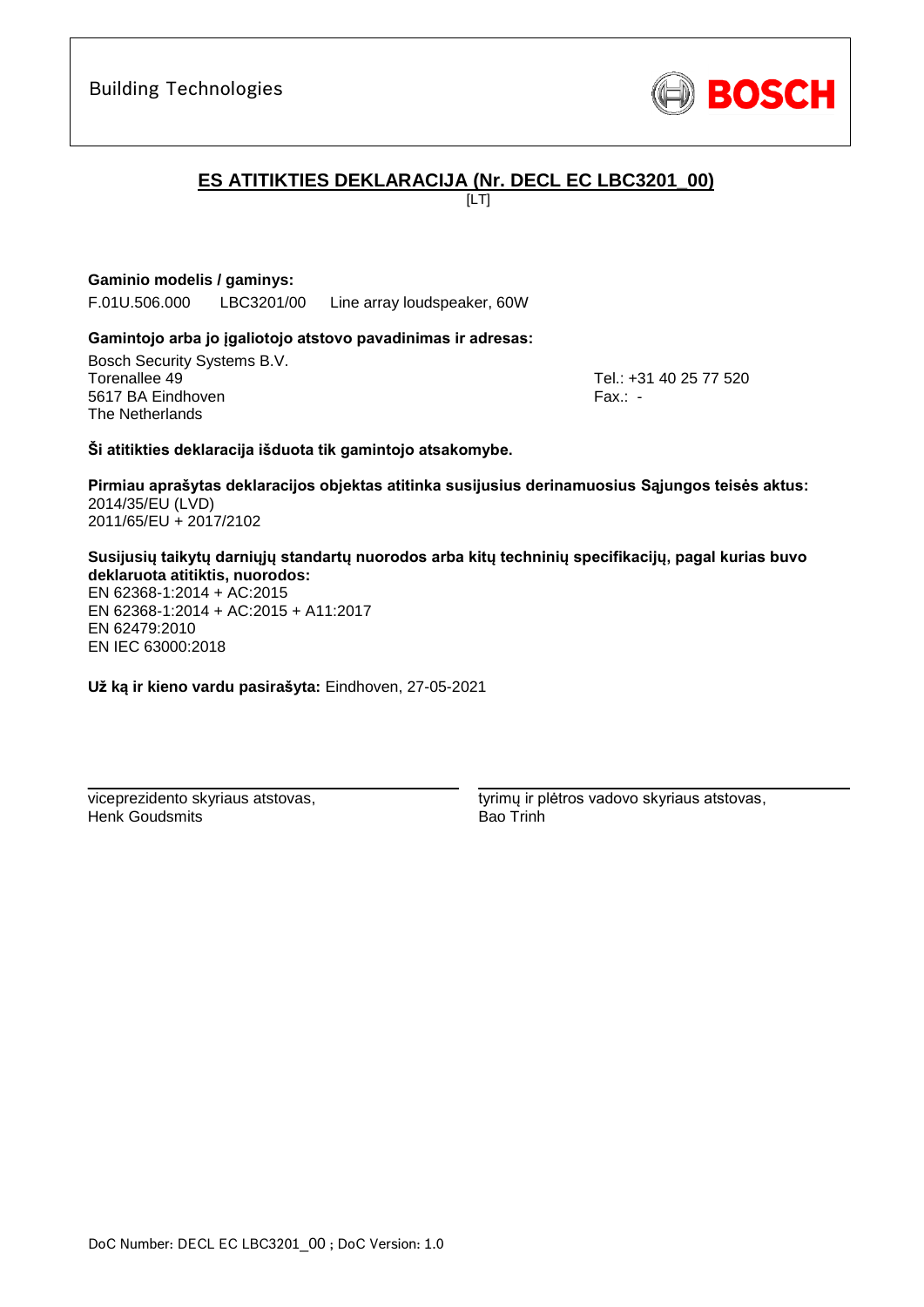

## **(DECL EC LBC3201\_00 sz.) EU–MEGFELELŐSÉGI NYILATKOZAT**

[HU]

## **Termékmodell/termék:**

F.01U.506.000 LBC3201/00 Line array loudspeaker, 60W

### **A gyártó vagy meghatalmazott képviselőjének neve és címe:**

Bosch Security Systems B.V. Torenallee 49 Tel.: [+31 40 25 77 520](#page-0-0) 5617 BA Eindhoven Fax.: [-](#page-0-1) The Netherlands

### **Ezt a megfelelőségi nyilatkozatot a gyártó kizárólagos felelőssége mellett adják ki.**

**A fent ismertetett nyilatkozat tárgya megfelel a vonatkozó uniós harmonizációs jogszabályoknak[:](#page-0-2)** [2014/35/EU \(LVD\)](#page-0-2) [2011/65/EU + 2017/2102](#page-0-2)

**Az alkalmazott harmonizált szabványokra való hivatkozás vagy az azokra az egyéb műszaki leírásokra való hivatkozás, amelyekkel kapcsolatban megfelelőségi nyilatkozatot tettek:** EN 62368-1:2014 + AC:2015 EN 62368-1:2014 + AC:2015 + A11:2017 EN 62479:2010 [E](#page-0-4)[N](#page-0-5) [IE](#page-0-6)[C](#page-0-7) 63000:201[8](#page-0-3)

**A nyilatkozatot a következő gyártó nevében és megbízásából írták alá:** Eindhoven, 27-05-2021

az alelnök képviselője, üzleti egység, Henk Goudsmits

\_\_\_\_\_\_\_\_\_\_\_\_\_\_\_\_\_\_\_\_\_\_\_\_\_\_\_\_\_\_\_\_\_\_\_\_\_\_\_\_\_\_\_

K+F igazgató képviselője, üzleti egység, Bao Trinh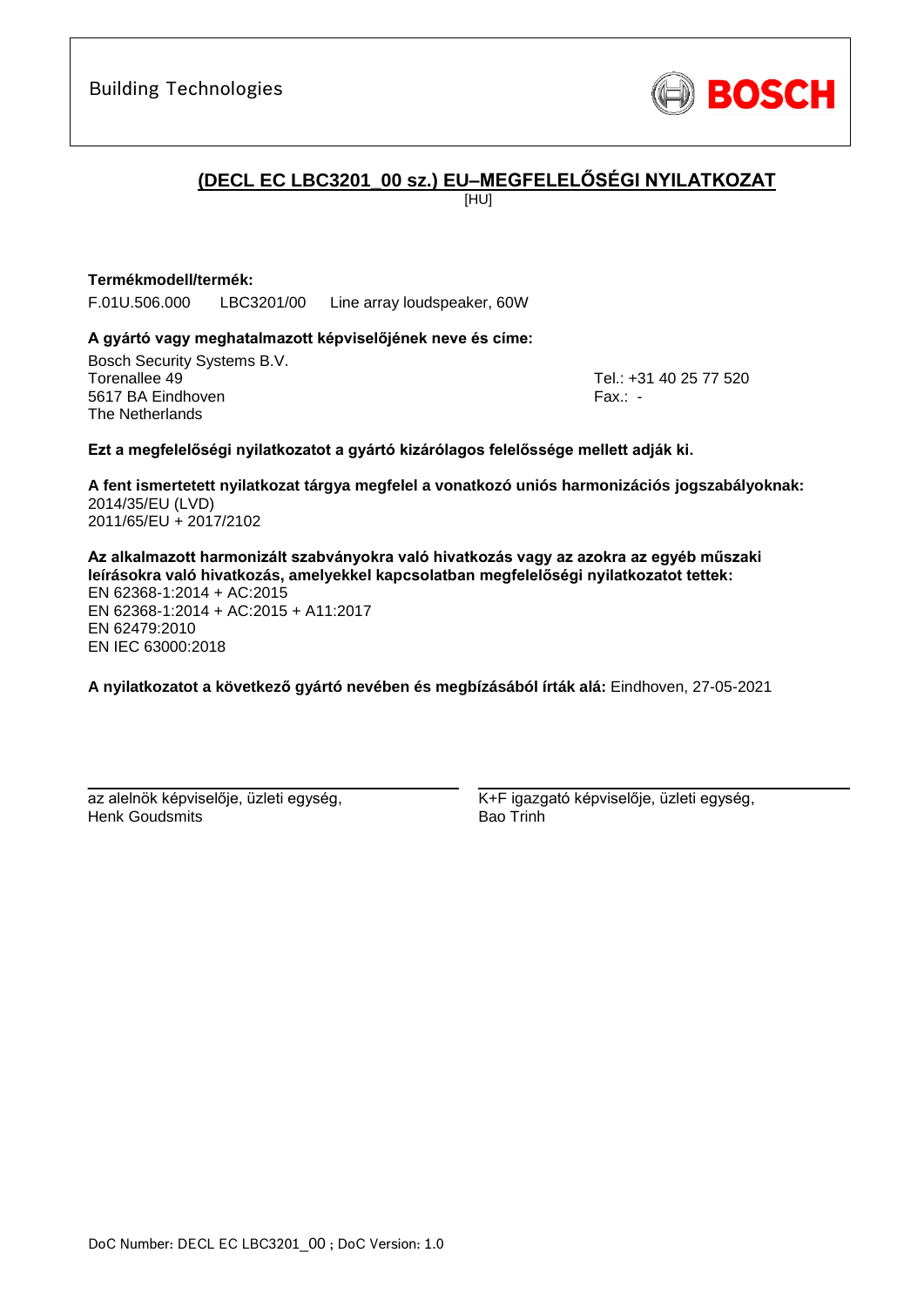

## **DIKJARAZZJONI TA' KONFORMITÀ TAL-UE (Nru: DECL EC LBC3201\_00)**

[MT]

## **Il-prodott:**

F.01U.506.000 LBC3201/00 Line array loudspeaker, 60W

### **L-isem u l-indirizz tal-manifattur jew tar-rappreżentant awtorizzat tiegħu:**

Bosch Security Systems B.V. Torenallee 49 Tel.: [+31 40 25 77 520](#page-0-0) 5617 BA Eindhoven Faks.[: -](#page-0-1) Faks.: - Faks.: - Faks.: - Faks.: -The Netherlands

### **Din id-dikjarazzjoni ta' konformità tinħareg taħt ir-responsabbiltà unika tal-manifattur.**

**L-għan tad-dikjarazzjoni deskritt hawn fuq huwa konformi mal-leġislazzjoni ta' armonizzazzjoni rilevanti tal-Unjoni[:](#page-0-2)** [2014/35/EU \(LVD\)](#page-0-2) [2011/65/EU + 2017/2102](#page-0-2)

**Ir-referenzi għall-istandards armonizzati rilevanti li ntużaw jew ir-referenzi għall-ispeċifikazzjonijiet tekniċi l-oħra li skonthom qed tiġi ddikjarata l-konformità:**

EN 62368-1:2014 + AC:2015 EN 62368-1:2014 + AC:2015 + A11:2017 EN 62479:2010 EN IEC 63000:201[8](#page-0-3)

**Iffirmat għal u f'isem:** Eindhoven, 27-05-2021

\_\_\_\_\_\_\_\_\_\_\_\_\_\_\_\_\_\_\_\_\_\_\_\_\_\_\_\_\_\_\_\_\_\_\_\_\_\_\_\_\_\_\_ rappreżentant tal-Viċi President tal-Unità tan-Negozju, Henk Goudsmits

rappreżentant tal-maniġer tar-R&Ż tal-Unità tan-Negozju, Bao Trinh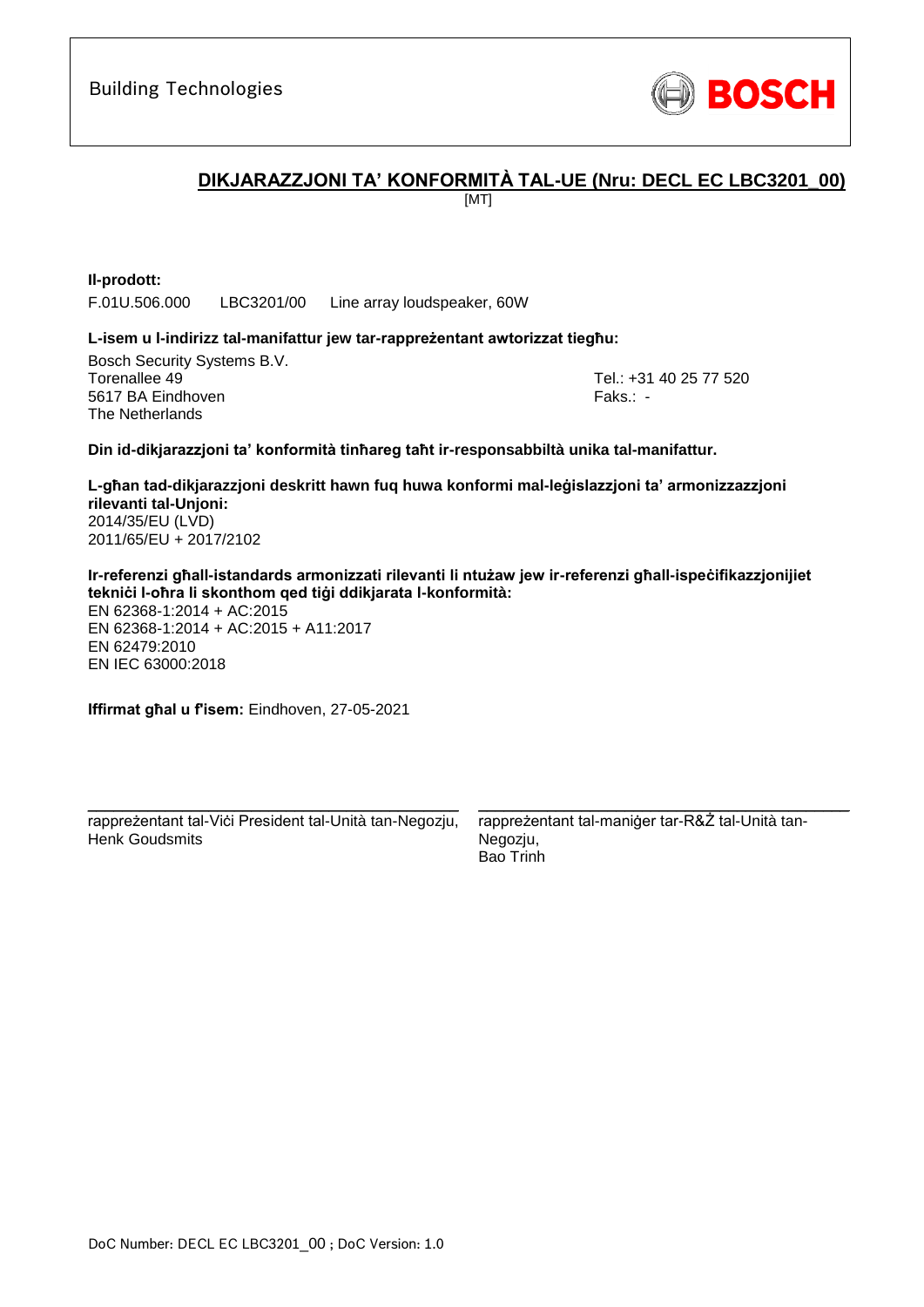

## **EU-CONFORMITEITSVERKLARING (Nr. DECL EC LBC3201\_00)**

[NL]

## **Product:**

F.01U.506.000 LBC3201/00 Line array loudspeaker, 60W

### **Naam en adres van de fabrikant of zijn gemachtigde:**

Bosch Security Systems B.V. Torenallee 49 Tel.: [+31 40 25 77 520](#page-0-0) 5617 BA Eindhoven Fax.: [-](#page-0-1) Fax.: - Fax.: - Fax.: - Fax.: -The Netherlands

#### **Deze conformiteitsverklaring wordt verstrekt onder volledige verantwoordelijkheid van de fabrikant.**

**Het hierboven beschreven voorwerp is in overeenstemming met de desbetreffende harmonisatiewetgeving van de Unie[:](#page-0-2)** [2014/35/EU \(LVD\)](#page-0-2) [2011/65/EU + 2017/2102](#page-0-2)

**Vermelding van de toegepaste relevante geharmoniseerde normen of van de overige technische specificaties waarop de conformiteitsverklaring betrekking heeft:**

EN 62368-1:2014 + AC:2015 EN 62368-1:2014 + AC:2015 + A11:2017 EN 62479:2010 EN IEC 63000:201[8](#page-0-3)

**Ondertekend voor en namens:** Eindhoven, 27-05-2021

vertegenwoordiger van de vice-president Business Unit, Henk Goudsmits

\_\_\_\_\_\_\_\_\_\_\_\_\_\_\_\_\_\_\_\_\_\_\_\_\_\_\_\_\_\_\_\_\_\_\_\_\_\_\_\_\_\_\_

vertegenwoordiger van de R&D manager Business Unit, Bao Trinh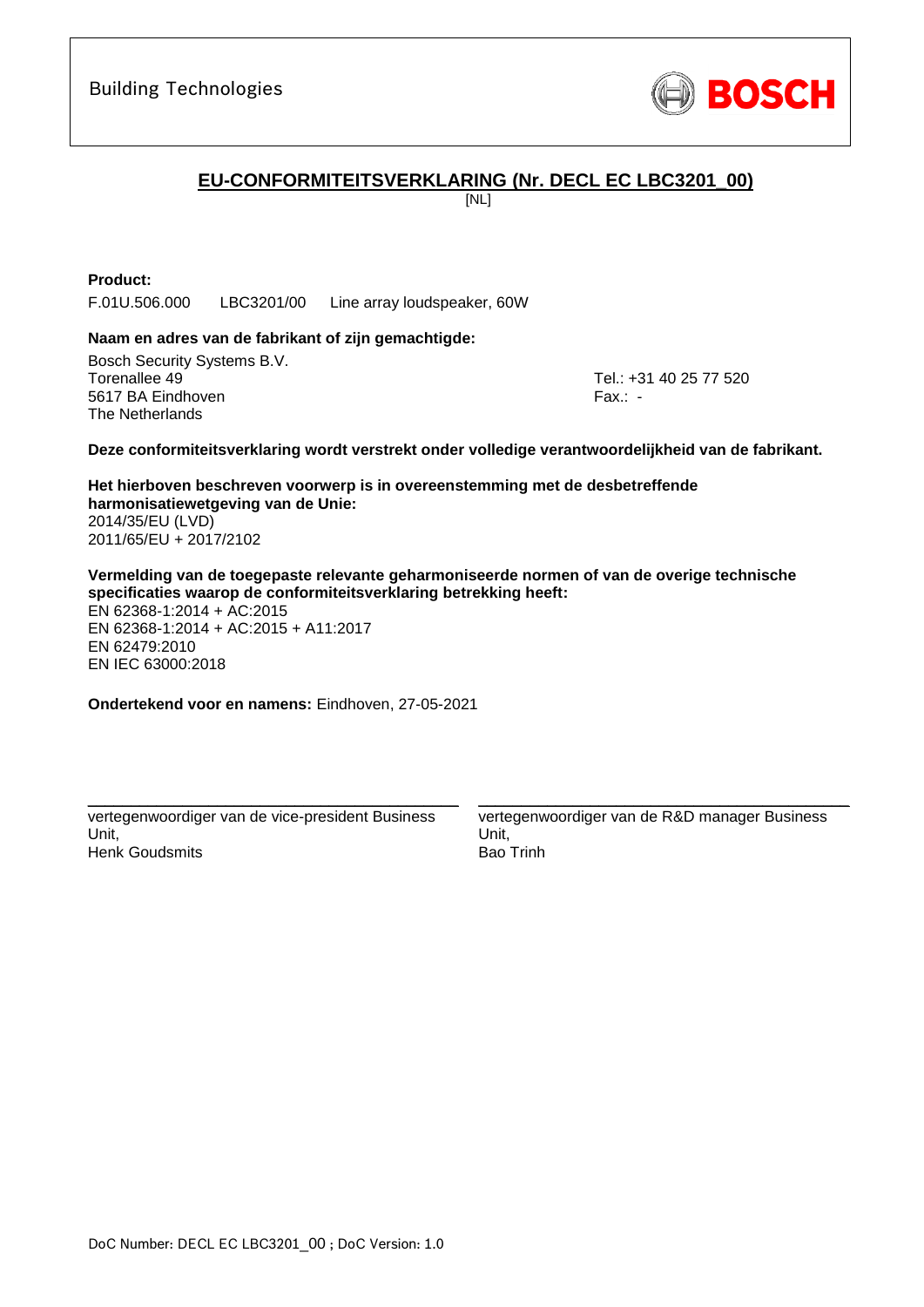

# **DEKLARACJA ZGODNOŚCI UE (nr: DECL EC LBC3201\_00)**

[PL]

## **Model produktu/product:**

F.01U.506.000 LBC3201/00 Line array loudspeaker, 60W

### **Nazwa i adres producenta lub jego upoważnionego przedstawiciela:**

Bosch Security Systems B.V. Torenallee 49 Tel.: [+31 40 25 77 520](#page-0-0) 5617 BA Eindhoven Fax.: [-](#page-0-1) The Netherlands

#### **Niniejsza deklaracja zgodności wydana zostaje na wyłączną odpowiedzialność producenta.**

**Wymieniony powyżej przedmiot niniejszej deklaracji jest zgodny z odnośnymi wymaganiami unijnego prawodawstwa harmonizacyjnego[:](#page-0-2)** [2014/35/EU \(LVD\)](#page-0-2)

[2011/65/EU + 2017/2102](#page-0-2)

**Odniesienia do odnośnych norm zharmonizowanych, które zastosowano, lub do innych specyfikacji technicznych, w stosunku do których deklarowana jest zgodność:** EN 62368-1:2014 + AC:2015 EN 62368-1:2014 + AC:2015 + A11:2017 EN 62479:2010 EN IEC 63000:201[8](#page-0-3)

**Podpisano w imieniu:** Eindhoven, 27-05-2021

\_\_\_\_\_\_\_\_\_\_\_\_\_\_\_\_\_\_\_\_\_\_\_\_\_\_\_\_\_\_\_\_\_\_\_\_\_\_\_\_\_\_\_

przedstawiciel wiceprezesa działu, Henk Goudsmits

przedstawiciel dyrektora ds. badań i rozwoju działu, Bao Trinh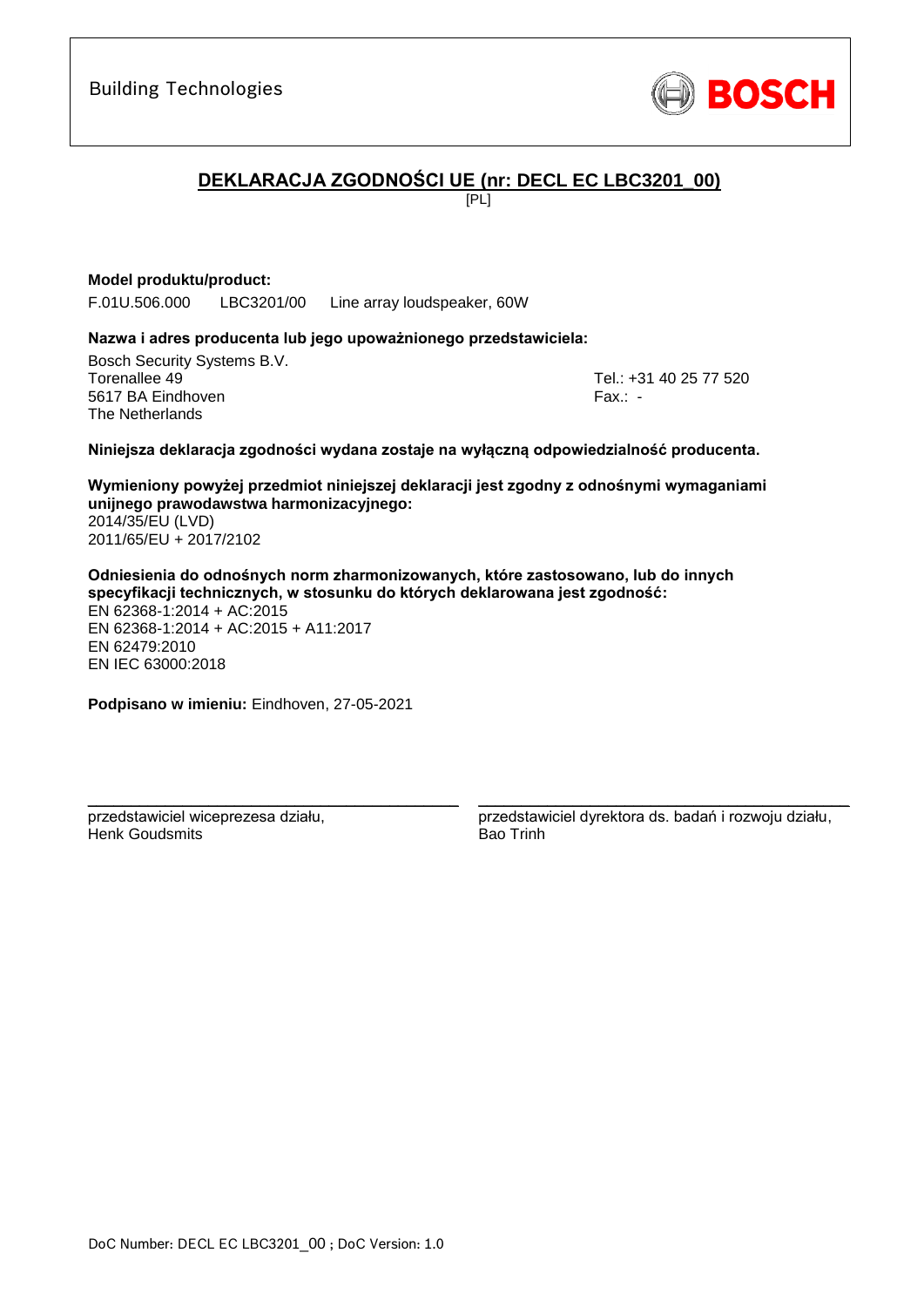## **DECLARAÇÃO UE DE CONFORMIDADE (N.º: DECL EC LBC3201\_00)**

[PT]

## **Modelo do produto/produto:**

F.01U.506.000 LBC3201/00 Line array loudspeaker, 60W

### **Nome e endereço do fabricante ou do respetivo mandatário:**

Bosch Security Systems B.V. Torenallee 49 Tel.: [+31 40 25 77 520](#page-0-0) 5617 BA Eindhoven Fax.: [-](#page-0-1) The Netherlands

#### **A presente declaração de conformidade é emitida sob a exclusiva responsabilidade do fabricante.**

**O objeto da declaração acima descrito está em conformidade com a legislação de harmonização da União aplicável[:](#page-0-2)** [2014/35/EU \(LVD\)](#page-0-2) [2011/65/EU + 2017/2102](#page-0-2)

**Referências às normas harmonizadas aplicáveis utilizadas ou a outras especificações técnicas em relação às quais é declarada a conformidade:** EN 62368-1:2014 + AC:2015

EN 62368-1:2014 + AC:2015 + A11:2017 EN 62479:2010 EN IEC 63000:201[8](#page-0-3)

**Assinado por e em nome de:** Eindhoven, 27-05-2021

\_\_\_\_\_\_\_\_\_\_\_\_\_\_\_\_\_\_\_\_\_\_\_\_\_\_\_\_\_\_\_\_\_\_\_\_\_\_\_\_\_\_\_

representante do vice-presidente da unidade de negócio, Henk Goudsmits

representante do gestor da unidade de negócio de investigação e desenvolvimento, Bao Trinh

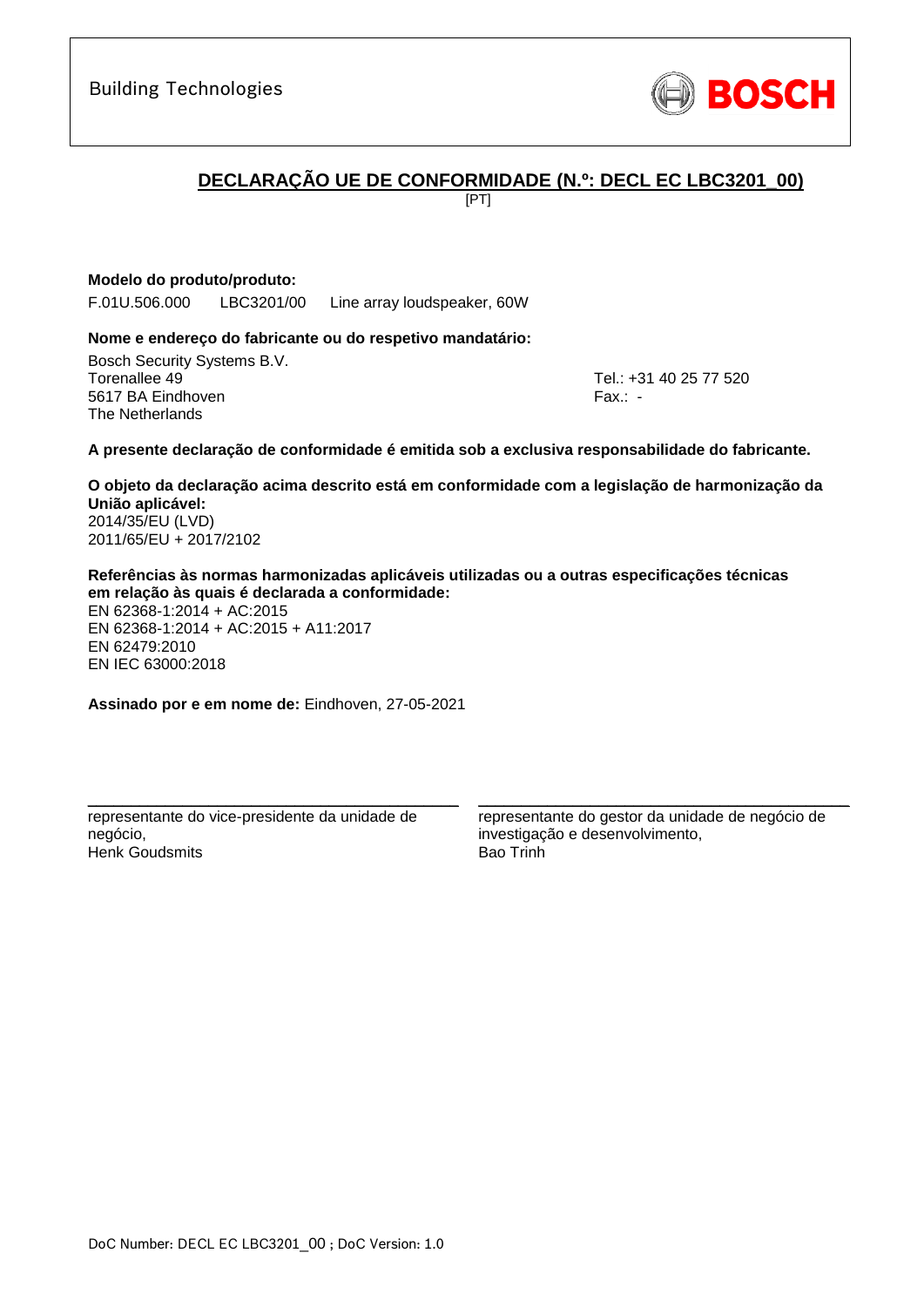## **DECLARAȚIA UE DE CONFORMITATE (NR. DECL EC LBC3201\_00)**

[RO]

## **Modelul de produs/produsul:**

F.01U.506.000 LBC3201/00 Line array loudspeaker, 60W

#### **Denumirea și adresa producătorului sau a reprezentantului său autorizat:**

Bosch Security Systems B.V. Torenallee 49 Tel.: [+31 40 25 77 520](#page-0-0) 5617 BA Eindhoven Fax.: [-](#page-0-1) Fax.: - Fax.: - Fax.: - Fax.: -The Netherlands

#### **Prezenta declarație de conformitate este emisă pe răspunderea exclusivă a producătorului.**

**Obiectul declarației descris mai sus este în conformitate cu legislația relevantă de armonizare a Uniunii[:](#page-0-2)** [2014/35/EU \(LVD\)](#page-0-2)

[2011/65/EU + 2017/2102](#page-0-2)

**Trimiteri la standardele armonizate relevante folosite sau trimiteri la celelalte specificații tehnice în legătură cu care se declară conformitatea:**

EN 62368-1:2014 + AC:2015 EN 62368-1:2014 + AC:2015 + A11:2017 EN 62479:2010 EN IEC 63000:201[8](#page-0-3)

**Semnat pentru și în numele:** Eindhoven, 27-05-2021

\_\_\_\_\_\_\_\_\_\_\_\_\_\_\_\_\_\_\_\_\_\_\_\_\_\_\_\_\_\_\_\_\_\_\_\_\_\_\_\_\_\_\_

reprezentant al vicepreşedintelui companiei, Henk Goudsmits

reprezentant al managerului de Cercetare şi dezvoltare al companiei, Bao Trinh

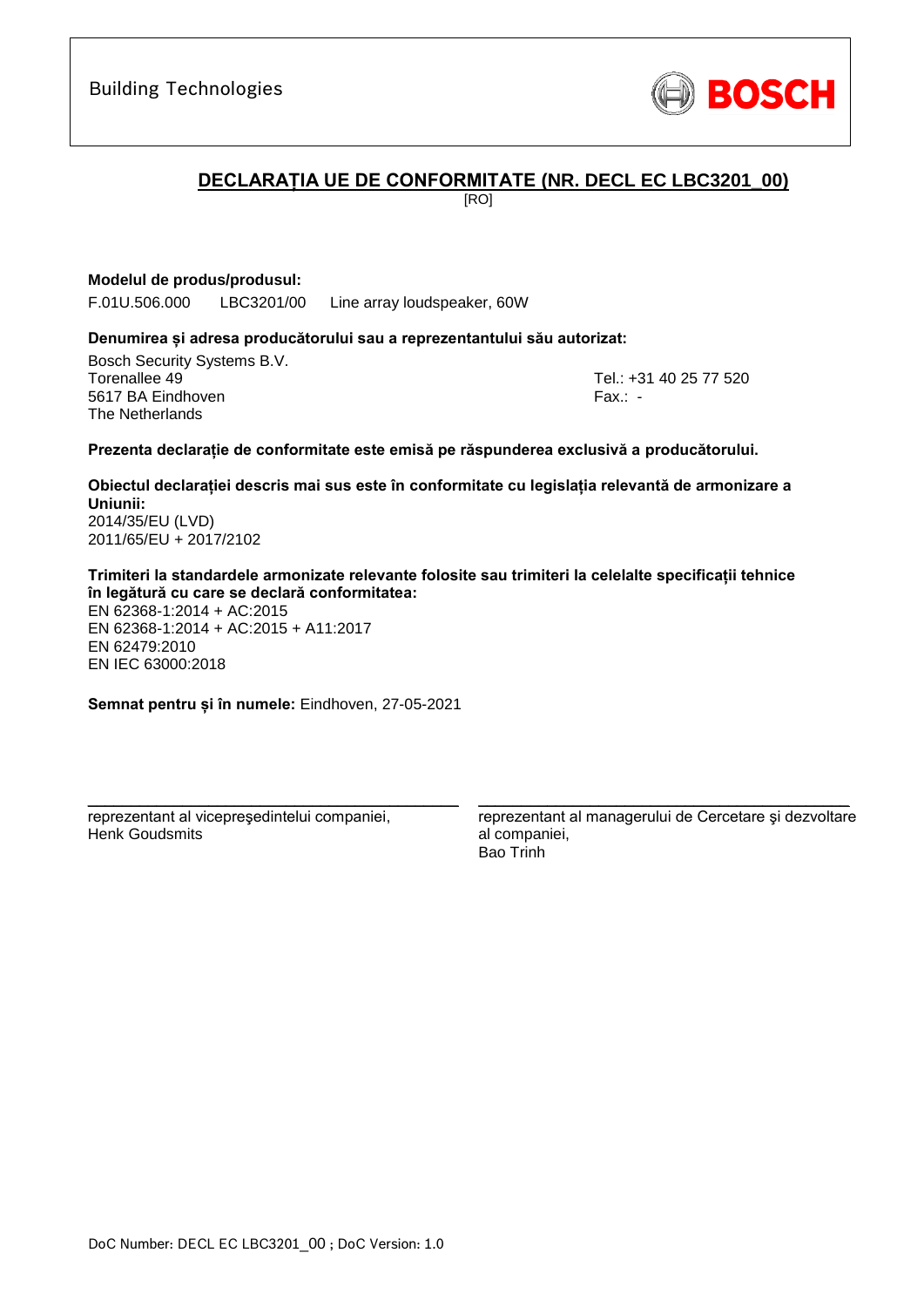### **Typ výrobku/výrobok:**

F.01U.506.000 LBC3201/00 Line array loudspeaker, 60W

#### **Meno a adresa výrobcu alebo jeho splnomocneného zástupcu:**

Bosch Security Systems B.V. Torenallee 49 Tel.: [+31 40 25 77 520](#page-0-0) 5617 BA Eindhoven Fax.: [-](#page-0-1) The Netherlands

#### **Toto vyhlásenie o zhode sa vydáva na výhradnú zodpovednosť výrobcu.**

**Uvedený predmet vyhlásenia je v zhode s príslušnými harmonizačnými právnymi predpismi Únie[:](#page-0-2)** [2014/35/EU \(LVD\)](#page-0-2) [2011/65/EU + 2017/2102](#page-0-2)

**EÚ VYHLÁSENIE O ZHODE (č. DECL EC LBC3201\_00)**

[SK]

#### **Odkazy na príslušné použité harmonizované normy alebo odkazy na iné technické špecifikácie, v súvislosti s ktorými sa vyhlasuje zhoda:**

EN 62368-1:2014 + AC:2015 EN 62368-1:2014 + AC:2015 + A11:2017 EN 62479:2010 [E](#page-0-4)[N](#page-0-5) [I](#page-0-6)[E](#page-0-7)C 63000:201[8](#page-0-3)

**Podpísané za a v mene:** Eindhoven, 27-05-2021

\_\_\_\_\_\_\_\_\_\_\_\_\_\_\_\_\_\_\_\_\_\_\_\_\_\_\_\_\_\_\_\_\_\_\_\_\_\_\_\_\_\_\_

zástupca viceprezidenta obchodnej jednotky, Henk Goudsmits

zástupca manažéra pre výskum a vývoj obchodnej jednotky, Bao Trinh

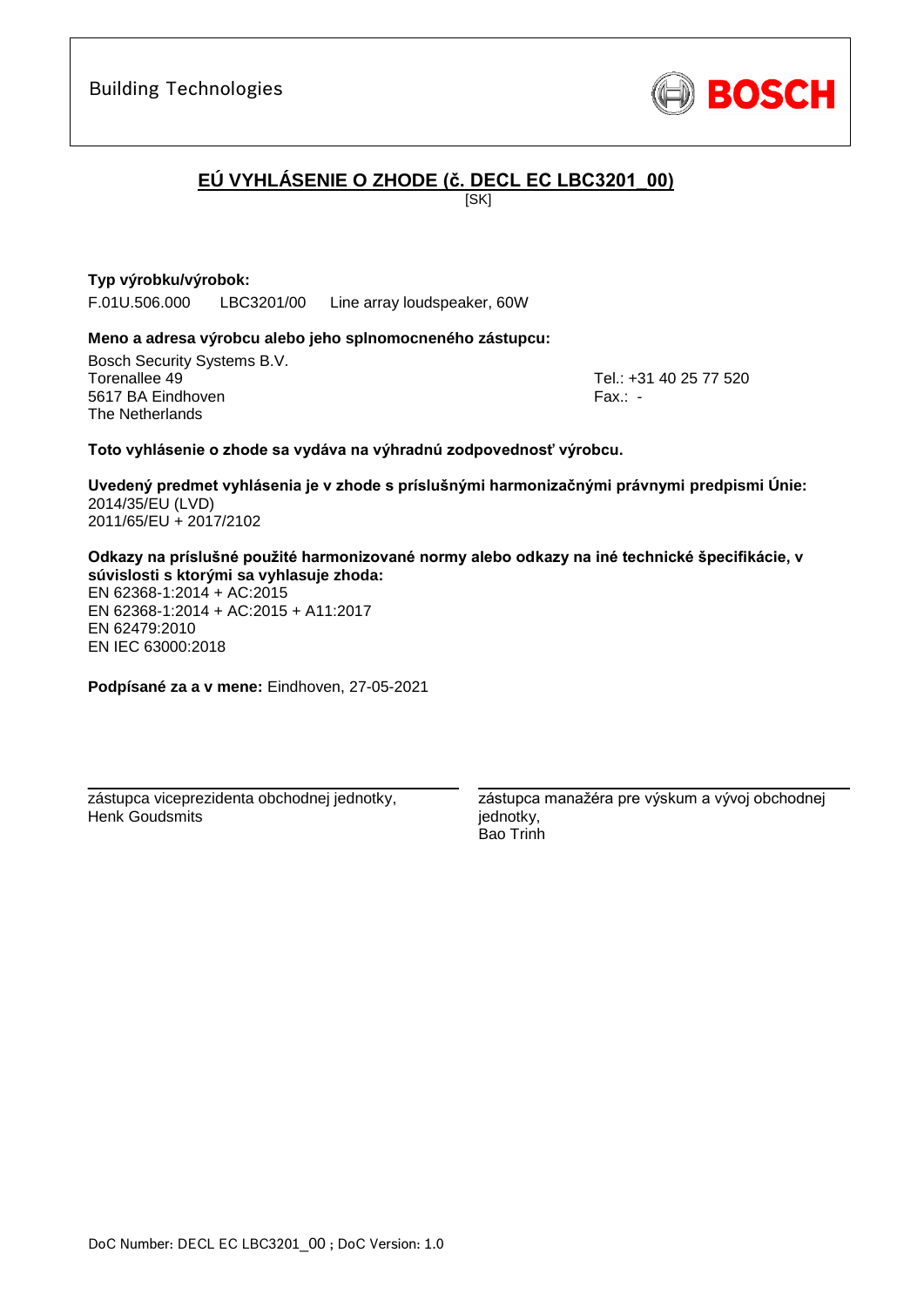# **IZJAVA EU O SKLADNOSTI (št. DECL EC LBC3201\_00)**

 $|S_L|$ 

## **Model proizvoda/proizvod:**

F.01U.506.000 LBC3201/00 Line array loudspeaker, 60W

## **Ime in naslov proizvajalca ali njegovega pooblaščenega zastopnika:**

Bosch Security Systems B.V. Torenallee 49 Tel.: [+31 40 25 77 520](#page-0-0) 5617 BA Eindhoven Fax.: [-](#page-0-1) The Netherlands

### **Ta izjava o skladnosti je izdana na lastno odgovornost proizvajalca.**

**Predmet navedene izjave je v skladu z ustrezno zakonodajo Unije o harmonizaciji[:](#page-0-2)** [2014/35/EU \(LVD\)](#page-0-2) [2011/65/EU + 2017/2102](#page-0-2)

**Sklicevanja na uporabljene relevantne harmonizirane standarde ali sklicevanje na druge tehnične specifikacije v zvezi s katerimi je skladnost deklarirana:**

EN 62368-1:2014 + AC:2015 EN 62368-1:2014 + AC:2015 + A11:2017 EN 62479:2010 [E](#page-0-4)[N](#page-0-5) [I](#page-0-6)[E](#page-0-7)C 63000:201[8](#page-0-3)

**Podpisano za in v imenu:** Eindhoven, 27-05-2021

\_\_\_\_\_\_\_\_\_\_\_\_\_\_\_\_\_\_\_\_\_\_\_\_\_\_\_\_\_\_\_\_\_\_\_\_\_\_\_\_\_\_\_

zastopnik podpredsednika poslovne enote, Henk Goudsmits

zastopnik direktorja poslovne enote za raziskave in razvoj, Bao Trinh

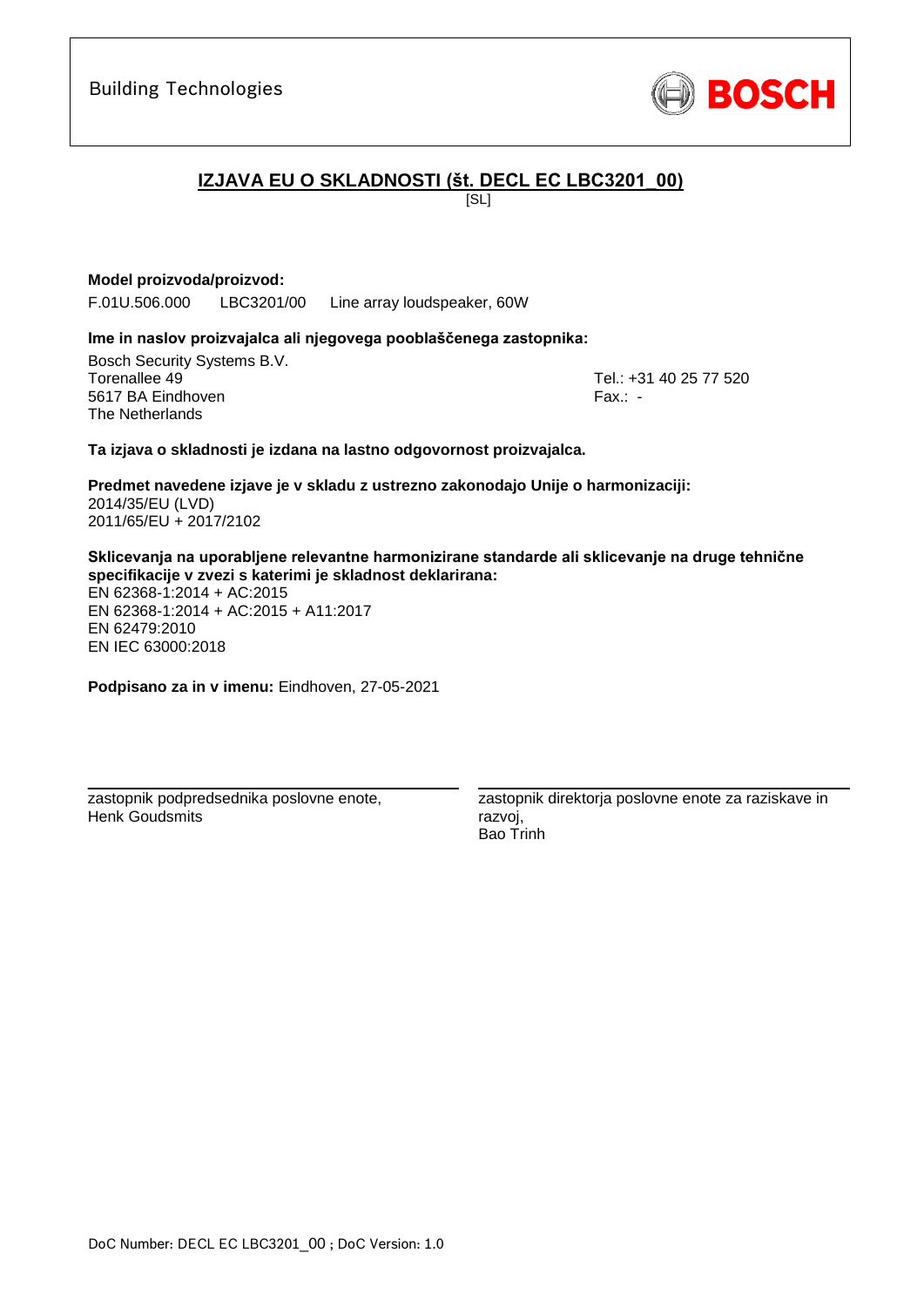

## **EU-VAATIMUSTENMUKAISUUSVAKUUTUS (N:o DECL EC LBC3201\_00)**

[FI]

## **Tuotemalli/tuote:**

F.01U.506.000 LBC3201/00 Line array loudspeaker, 60W

### **Valmistajan tai sen valtuutetun edustajan nimi ja osoite:**

Bosch Security Systems B.V. Torenallee 49 Tel.: [+31 40 25 77 520](#page-0-0) 5617 BA Eindhoven Fax.: [-](#page-0-1) The Netherlands

#### **Tämä vaatimustenmukaisuusvakuutus on annettu valmistajan yksinomaisella vastuulla.**

**Edellä kuvattu vakuutuksen kohde on asiaa koskevan unionin yhdenmukaistamislainsäädännön vaatimusten mukainen[:](#page-0-2)** [2014/35/EU \(LVD\)](#page-0-2)

[2011/65/EU + 2017/2102](#page-0-2)

**Viittaus niihin asiaankuuluviin yhdenmukaistettuihin standardeihin, joita on käytetty, tai viittaus muihin teknisiin eritelmiin, joiden perusteella vaatimustenmukaisuusvakuutus on annettu:** EN 62368-1:2014 + AC:2015 EN 62368-1:2014 + AC:2015 + A11:2017 EN 62479:2010 EN IEC 63000:201[8](#page-0-3)

**Seuraavan puolesta allekirjoittanut:** Eindhoven, 27-05-2021

varapääjohtajan edustaja Liiketoimintayksikkö, Henk Goudsmits

\_\_\_\_\_\_\_\_\_\_\_\_\_\_\_\_\_\_\_\_\_\_\_\_\_\_\_\_\_\_\_\_\_\_\_\_\_\_\_\_\_\_\_

tutkimus- ja tuotekehitysjohtajan edustaja Liiketoimintayksikkö, Bao Trinh